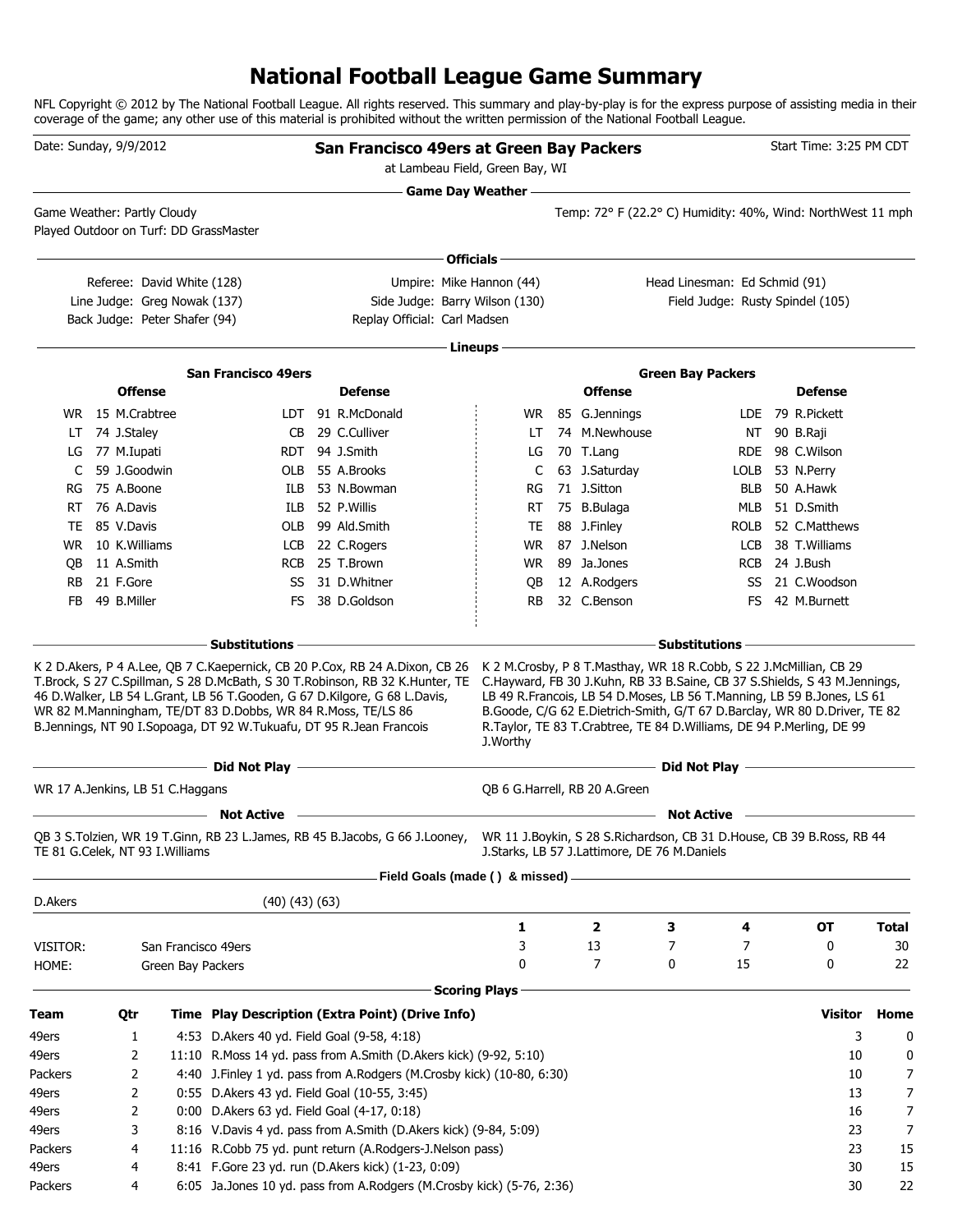### **National Football League Game Summary**

NFL Copyright © 2012 by The National Football League. All rights reserved. This summary and play-by-play is for the express purpose of assisting media in their coverage of the game; any other use of this material is prohibited without the written permission of the National Football League.

Paid Attendance: 70,523 Time: 3:25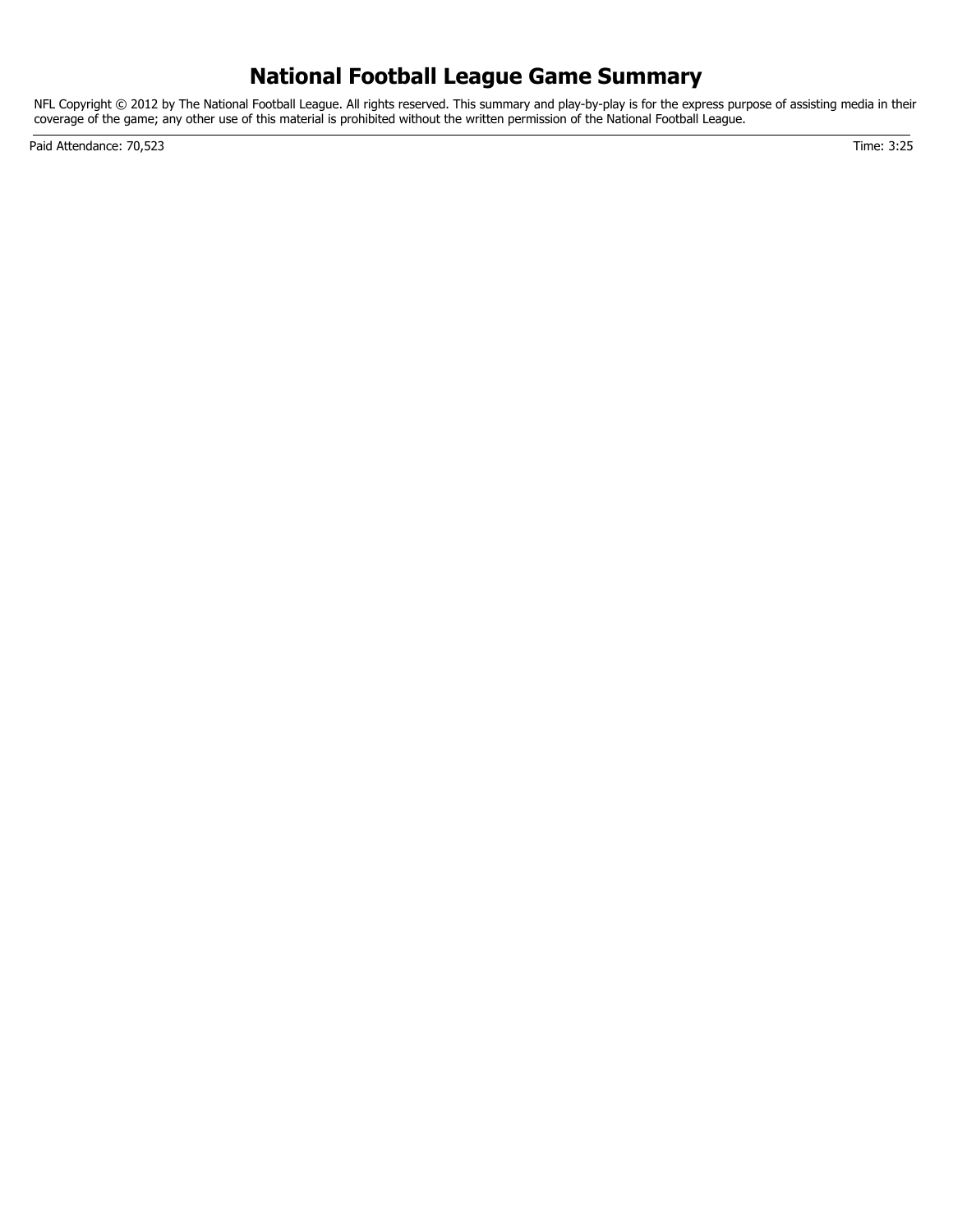# **Final Individual Statistics**

|                            |            | <b>San Francisco 49ers</b> |            |              |                 |             |                |                     |             |                        |           |                | <b>Green Bay Packers</b> |             |            |                |              |
|----------------------------|------------|----------------------------|------------|--------------|-----------------|-------------|----------------|---------------------|-------------|------------------------|-----------|----------------|--------------------------|-------------|------------|----------------|--------------|
| <b>RUSHING</b>             |            |                            | <b>ATT</b> | <b>YDS</b>   | <b>AVG</b>      | LG          | TD             | <b>RUSHING</b>      |             |                        |           |                | <b>ATT</b>               | <b>YDS</b>  | <b>AVG</b> | LG             | TD           |
| F.Gore                     |            |                            | 16         | 112          | 7.0             | 23          | 1              | A.Rodgers           |             |                        |           |                | 5                        | 27          | 5.4        | 9              | 0            |
| K.Hunter                   |            |                            | 9          | 41           | 4.6             | 8           | 0              | C.Benson            |             |                        |           |                | 9                        | 18          | 2.0        | 4              | 0            |
| C.Kaepernick               |            |                            | 1          | 17           | 17.0            | 17          | 0              |                     |             |                        |           |                |                          |             |            |                |              |
| A.Smith                    |            |                            | 5          | 13           | 2.6             | 5           | 0              |                     |             |                        |           |                |                          |             |            |                |              |
| K.Williams                 |            |                            | 1          | 3            | 3.0             | 3           | 0              |                     |             |                        |           |                |                          |             |            |                |              |
| Total                      |            |                            | 32         | 186          | 5.8             | 23          | 1              | Total               |             |                        |           |                | 14                       | 45          | 3.2        | 9              | 0            |
| <b>PASSING</b>             | <b>ATT</b> | <b>CMP</b>                 | <b>YDS</b> | SK/YD        | TD              | LG IN       | RT             | <b>PASSING</b>      |             |                        | ATT       | <b>CMP</b>     | <b>YDS</b>               | SK/YD TD    |            | LG IN          | RT           |
| A.Smith                    | 26         | 20                         | 211        | 4/20         | 2               | 29          | $0$ 125.6      | A.Rodgers           |             |                        | 44        | 30             | 303                      | 3/24        | 2          | 49<br>1        | 93.3         |
| Total                      | 26         | 20                         | 211        | 4/20         | 2               | 29          | $0$ 125.6      | Total               |             |                        | 44        | 30             | 303                      | 3/24        | 2          | 49<br>1        | 93.3         |
| <b>PASS RECEIVING</b>      |            | <b>TAR</b>                 | <b>REC</b> | <b>YDS</b>   | <b>AVG</b>      | LG          | TD             |                     |             | <b>PASS RECEIVING</b>  |           | TAR            | <b>REC</b>               | <b>YDS</b>  | <b>AVG</b> | LG             | <b>TD</b>    |
| M.Crabtree                 |            | 9                          | 7          | 76           | 10.9            | 20          | 0              | R.Cobb              |             |                        |           | 9              | 9                        | 77          | 8.6        | 16             | 0            |
| R.Moss                     |            | 4                          | 4          | 47           | 11.8            | 20          | 1              | J.Finley            |             |                        |           | 11             | 7                        | 47          | 6.7        | 16             | 1            |
| M.Manningham               |            | 4                          | 4          | 29           | 7.3             | 11          | 0              | J.Nelson            |             |                        |           | 7              | 5                        | 64          | 12.8       | 28             | 0            |
| V.Davis                    |            | 5                          | 3          | 43           | 14.3            | 29          | 1              | G.Jennings          |             |                        |           | 9              | 5                        | 34          | 6.8        | 10             | 0            |
| <b>B.Miller</b>            |            | 1                          | 1          | 15           | 15.0            | 15          | 0              | Ja.Jones            |             |                        |           | 6              | 4                        | 81          | 20.3       | 49             | $\mathbf{1}$ |
| F.Gore                     |            | 1                          | 1          | 1            | 1.0             | 1           | 0              |                     |             |                        |           |                |                          |             |            |                |              |
| D.Walker                   |            | $\overline{2}$             | 0          | 0            | 0.0             | 0           | 0              |                     |             |                        |           |                |                          |             |            |                |              |
| Total                      |            | 26                         | 20         | 211          | 10.6            | 29          | 2              | Total               |             |                        |           | 42             | 30                       | 303         | 10.1       | 49             | 2            |
| <b>INTERCEPTIONS</b>       |            |                            | <b>NO</b>  | <b>YDS</b>   | <b>AVG</b>      | LG          | TD             |                     |             | <b>INTERCEPTIONS</b>   |           |                | NO                       | YDS         | <b>AVG</b> | LG             | TD           |
| N.Bowman                   |            |                            | 1          | 11           | 11.0            | 11          | 0              |                     |             |                        |           |                |                          |             |            |                |              |
| Total                      |            |                            | 1          | 11           | 11.0            | 11          | 0              | Total               |             |                        |           |                | 0                        | 0           | 0          | $\mathbf 0$    | 0            |
| <b>PUNTING</b>             | NO         | <b>YDS</b>                 | <b>AVG</b> | <b>NET</b>   | TВ              | <b>IN20</b> | LG             | <b>PUNTING</b>      |             |                        | <b>NO</b> | <b>YDS</b>     | <b>AVG</b>               | <b>NET</b>  | TΒ         | <b>IN20</b>    | LG           |
| A.Lee                      | 5          | 256                        | 51.2       | 35.2         | 0               | 3           | 61             | T.Masthay           |             |                        | 6         | 289            | 48.2                     | 41.5        | 1          | 4              | 60           |
| Total                      | 5          | 256                        | 51.2       | 35.2         | 0               | 3           | 61             | Total               |             |                        | 6         | 289            | 48.2                     | 41.5        | 1          | 4              | 60           |
| <b>PUNT RETURNS</b>        |            | NO                         | <b>YDS</b> | <b>AVG</b>   | FC              | LG          | TD             | <b>PUNT RETURNS</b> |             |                        |           | <b>NO</b>      | <b>YDS</b>               | <b>AVG</b>  | FC         | LG             | <b>TD</b>    |
| K.Williams                 |            | 1                          | 20         | 20.0         | 3               | 20          | 0              | R.Cobb              |             |                        |           | 3              | 80                       | 26.7        | 2          | 75             | 1            |
| <b>[OUT OF BOUNDS]</b>     |            | 1                          | 0          | 0.0          | 0               | 0           | 0              |                     |             |                        |           |                |                          |             |            |                |              |
| [TOUCHBACK]                |            | 1                          | 0          | 0.0          | 0               | 0           | 0              |                     |             |                        |           |                |                          |             |            |                |              |
| Total                      |            | 1                          | 20         | 20.0         | 3               | 20          | 0              | Total               |             |                        |           | 3              | 80                       | 26.7        | 2          | 75             | 1            |
| <b>KICKOFF RETURNS</b>     |            | <b>NO</b>                  | <b>YDS</b> | <b>AVG</b>   | <b>FC</b>       | LG          | TD             |                     |             | <b>KICKOFF RETURNS</b> |           | <b>NO</b>      | <b>YDS</b>               | <b>AVG</b>  | FC         | LG             | <b>TD</b>    |
| K.Hunter                   |            | 1                          | 31         | 31.0         | 0               | 31          | $\Omega$       | R.Cobb              |             |                        |           | 3              | 73                       | 24.3        | 0          | 28             | $\Omega$     |
| [TOUCHBACK]                |            | 3                          | 0          | 0.0          | 0               | 0           | 0              | [TOUCHBACK]         |             |                        |           | 3              | 0                        | 0.0         | 0          | 0              | 0            |
| Total                      |            | $\mathbf{1}$               | 31         | 31.0         | $\mathbf 0$     | 31          | $\mathbf 0$    | Total               |             |                        |           | 3              | 73                       | 24.3        | 0          | 28             | 0            |
| <b>San Francisco 49ers</b> |            |                            |            |              |                 |             |                |                     |             |                        |           |                |                          |             |            |                |              |
| <b>FUMBLES</b>             |            |                            |            |              | FUM LOST        |             | OWN-REC YDS TD |                     |             | <b>FORCED</b>          |           | <b>OPP-REC</b> | <b>YDS</b>               | TD          |            | <b>OUT-BDS</b> |              |
| M.Manningham               |            |                            |            | $\mathbf{1}$ |                 | 0           | 0              | 0                   | 0           | $\mathbf 0$            |           | $\mathbf{0}$   | 0                        | 0           |            | $\mathbf{1}$   |              |
| Total                      |            |                            |            | $\mathbf{1}$ |                 | 0           | 0              | $\mathbf 0$         | $\mathbf 0$ | $\mathbf{0}$           |           | $\mathbf{0}$   | 0                        | 0           |            | 1              |              |
| <b>Green Bay Packers</b>   |            |                            |            |              |                 |             |                |                     |             |                        |           |                |                          |             |            |                |              |
| <b>FUMBLES</b>             |            |                            |            |              | <b>FUM LOST</b> |             | OWN-REC YDS TD |                     |             | <b>FORCED</b>          |           | <b>OPP-REC</b> | <b>YDS</b>               | TD          |            | <b>OUT-BDS</b> |              |
| R.Cobb                     |            |                            |            | $\mathbf{1}$ |                 | 0           | $\mathbf{1}$   | $\mathbf 0$         | $\mathbf 0$ | $\mathbf 0$            |           | $\mathbf 0$    | $\Omega$                 | $\mathbf 0$ |            | 0              |              |
| C.Woodson                  |            |                            |            | 0            |                 | 0           | 0              | 0                   | 0           | 1                      |           | 0              | 0                        | 0           |            | 0              |              |
| Total                      |            |                            |            | $\mathbf{1}$ |                 | 0           | $\mathbf{1}$   | 0                   | 0           | $\mathbf{1}$           |           | 0              | 0                        | 0           |            | 0              |              |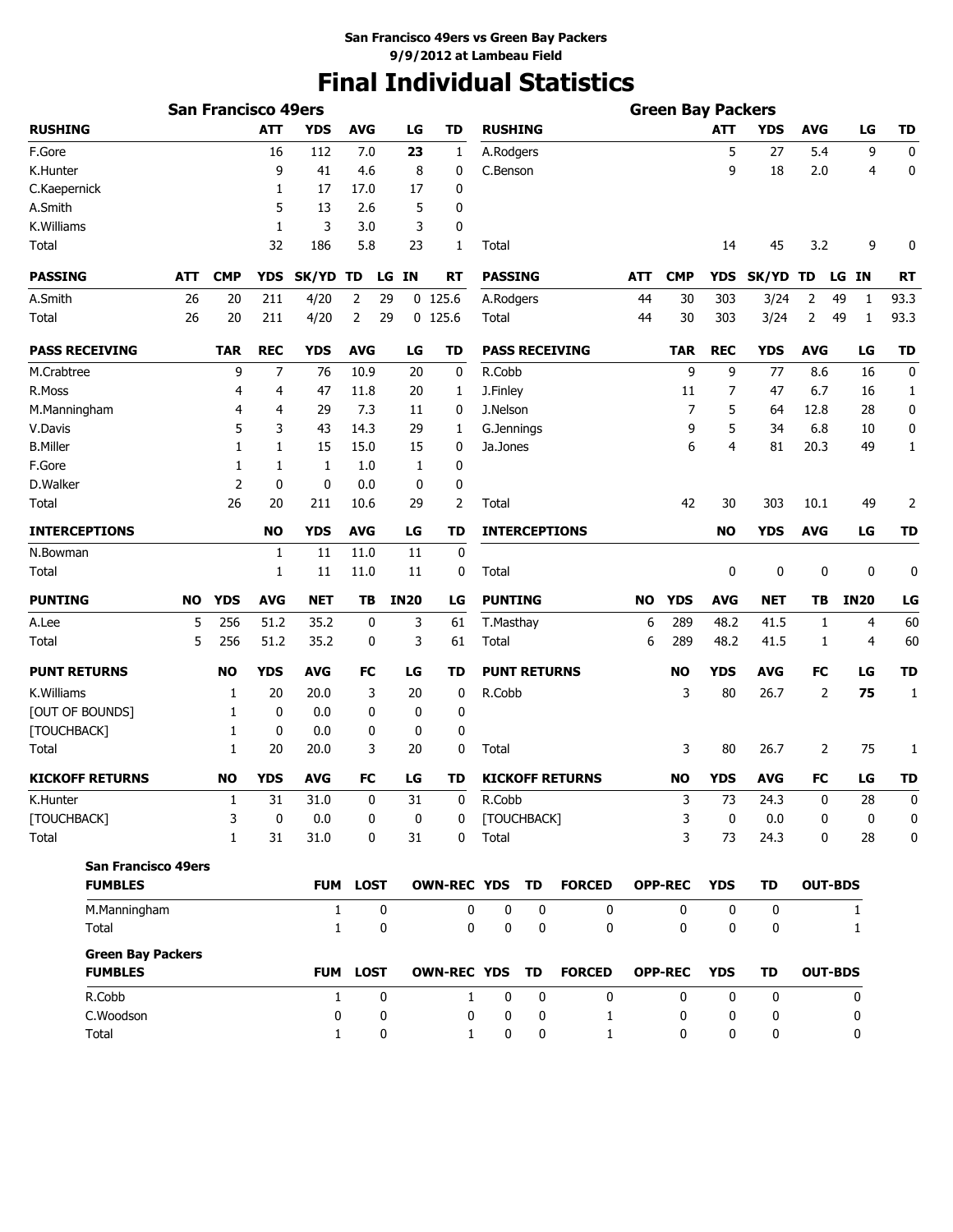# **Final Team Statistics**

|                                                   | <b>Visitor</b> | Home           |
|---------------------------------------------------|----------------|----------------|
|                                                   | 49ers          | <b>Packers</b> |
| <b>TOTAL FIRST DOWNS</b>                          | 22             | 21             |
| By Rushing                                        | 6              | $\overline{2}$ |
| By Passing                                        | 13             | 16             |
| By Penalty                                        | 3              | 3              |
| THIRD DOWN EFFICIENCY                             | $2 - 9 - 22%$  | 6-13-46%       |
| <b>FOURTH DOWN EFFICIENCY</b>                     | $0 - 0 - 0%$   | $0 - 1 - 0%$   |
| <b>TOTAL NET YARDS</b>                            | 377            | 324            |
| Total Offensive Plays (inc. times thrown passing) | 62             | 61             |
| Average gain per offensive play                   | 6.1            | 5.3            |
| <b>NET YARDS RUSHING</b>                          | 186            | 45             |
| <b>Total Rushing Plays</b>                        | 32             | 14             |
| Average gain per rushing play                     | 5.8            | 3.2            |
| Tackles for a loss-number and yards               | $0 - 0$        | $0 - 0$        |
| <b>NET YARDS PASSING</b>                          | 191            | 279            |
| Times thrown - yards lost attempting to pass      | 4-20           | $3 - 24$       |
| Gross yards passing                               | 211            | 303            |
| <b>PASS ATTEMPTS-COMPLETIONS-HAD INTERCEPTED</b>  | $26 - 20 - 0$  | 44-30-1        |
| Avg gain per pass play (inc.# thrown passing)     | 6.4            | 5.9            |
| <b>KICKOFFS Number-In End Zone-Touchbacks</b>     | $6 - 5 - 3$    | $4 - 4 - 3$    |
| <b>PUNTS Number and Average</b>                   | $5 - 51.2$     | $6 - 48.2$     |
| <b>Had Blocked</b>                                | 0              | 0              |
| <b>FGs - PATs Had Blocked</b>                     | $0 - 0$        | $0 - 0$        |
| <b>Net Punting Average</b>                        | 35.2           | 41.5           |
| TOTAL RETURN YARDAGE (Not Including Kickoffs)     | 31             | 80             |
| No. and Yards Punt Returns                        | $1 - 20$       | $3 - 80$       |
| No. and Yards Kickoff Returns                     | $1 - 31$       | $3 - 73$       |
| No. and Yards Interception Returns                | $1 - 11$       | $0 - 0$        |
| <b>PENALTIES Number and Yards</b>                 | $8 - 66$       | $10 - 77$      |
| <b>FUMBLES Number and Lost</b>                    | $1 - 0$        | $1 - 0$        |
| <b>TOUCHDOWNS</b>                                 | 3              | 3              |
| Rushing                                           | 1              | 0              |
| Passing                                           | 2              | 2              |
| <b>Punt Returns</b>                               | 0              | $\mathbf{1}$   |
| <b>EXTRA POINTS Made-Attempts</b>                 | $3 - 3$        | $3 - 3$        |
| Kicking Made-Attempts                             | $3-3$          | $2 - 2$        |
| Passing Made-Attempts                             | $0-0$          | $1 - 1$        |
| <b>FIELD GOALS Made-Attempts</b>                  | $3 - 3$        | $0-0$          |
| <b>RED ZONE EFFICIENCY</b>                        | 2-2-100%       | 2-2-100%       |
| <b>GOAL TO GO EFFICIENCY</b>                      | 1-1-100%       | 1-1-100%       |
| <b>SAFETIES</b>                                   | 0              | 0              |
| <b>FINAL SCORE</b>                                | 30             | 22             |
| <b>TIME OF POSSESSION</b>                         | 33:00          | 27:00          |
|                                                   |                |                |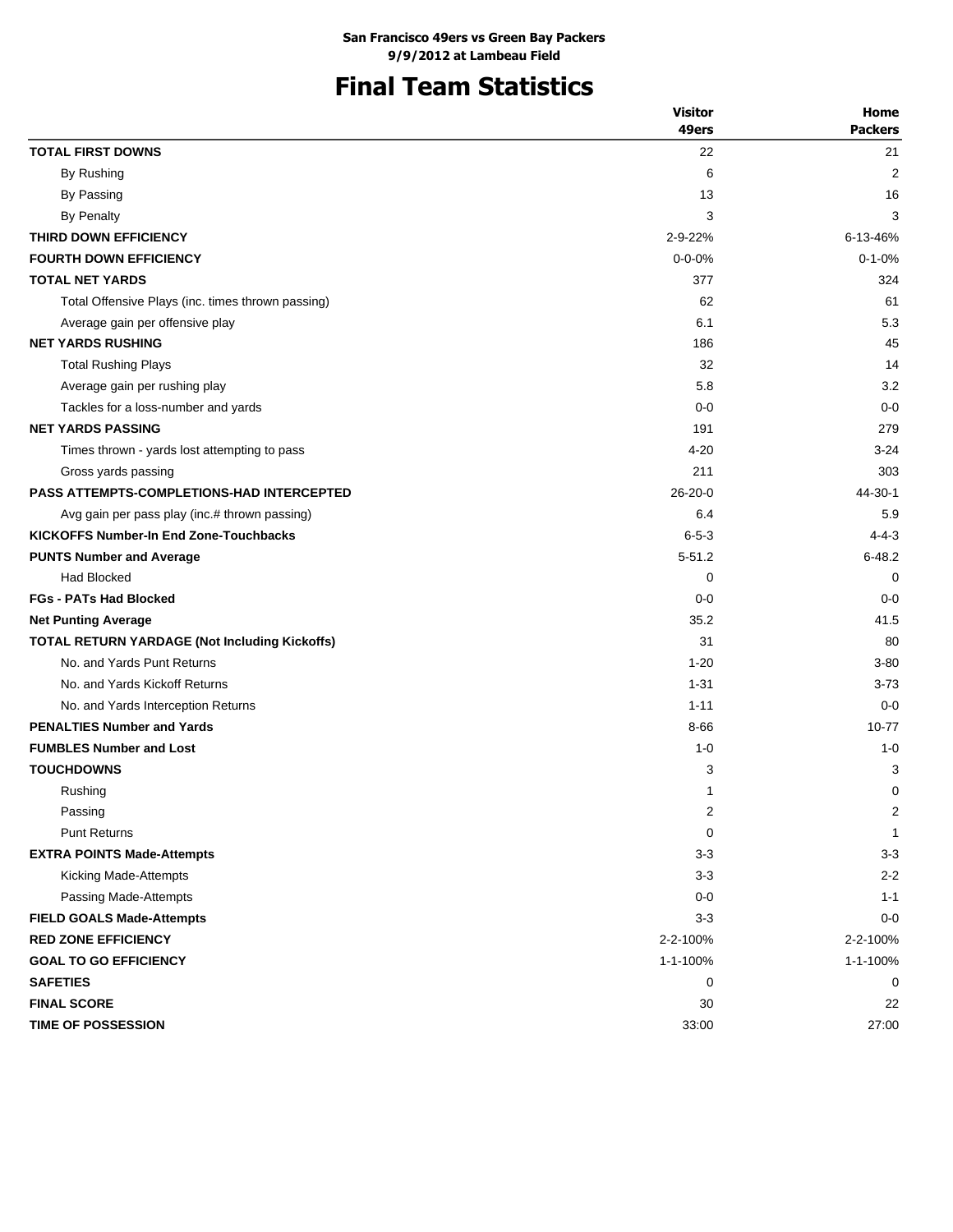## **Ball Possession And Drive Chart**

**San Francisco 49ers**

| #           | Time<br>Recd | Time<br>Lost | <b>Time How Ball</b><br><b>Poss Obtained</b> | <b>Drive</b><br>Began | #<br><b>Play</b> | Yds<br>Gain    | Yds<br>Pen | <b>Net</b><br>Yds | 1st<br>Down    | Last<br><b>Scrm</b> | <b>How Given</b><br>Up |
|-------------|--------------|--------------|----------------------------------------------|-----------------------|------------------|----------------|------------|-------------------|----------------|---------------------|------------------------|
|             | 15:00        | 13:03        | 1:57 Kickoff                                 | <b>SF 20</b>          | 3                | $\overline{4}$ | 0          | $\overline{4}$    | $\mathbf{0}$   | SF 24               | Punt                   |
| 2           | 9:11         | 4:53         | $4:18$ Punt                                  | <b>SF 20</b>          | 9                | 58             | 0          | 58                | 3              | <b>GB 22</b>        | Field Goal             |
| 3           | 1:20         | 11:10        | 5:10 Punt                                    | SF <sub>8</sub>       | 9                | 70             | 22         | 92                | 6              | * GB 14             | Touchdown              |
| 4           | 4:40         | 0:55         | 3:45 Kickoff                                 | SF 20                 | 10               | 50             | 5.         | 55                | 4              | GB 25               | Field Goal             |
| 5           | 0:18         | 0:00         | $0:18$ Punt                                  | <b>SF 38</b>          | 4                | 17             | 0          | 17                | $\mathbf{1}$   | GB 45               | Field Goal             |
| 6           | 13:25        | 8:16         | 5:09 Punt                                    | SF 16                 | 9                | 89             | -5         | 84                | 4              | $*$ GB 4            | Touchdown              |
| $7^{\circ}$ | 4:36         | 0:46         | 3:50 Punt                                    | SF <sub>4</sub>       |                  | 30             | 0          | 30                | $\overline{2}$ | SF 34               | Punt                   |
| 8           | 14:06        | 11:16        | 2:50 Punt                                    | <b>SF 10</b>          | 3                | 11             | $-7$       | 4                 | 0              | SF 14               | Punt                   |
| 9           | 11:16        | 8:59         | 2:17 Kickoff                                 | SF 20                 | 3                | 9              | 0          | 9                 | 0              | SF 29               | Punt                   |
| 10          | 8:50         | 8:41         | 0:09 Interception                            | <b>GB 23</b>          |                  | 23             | 0          | 23                | $\mathbf{1}$   | <b>GB 23</b>        | Touchdown              |
| 11          | 6:05         | 3:37         | 2:28 Kickoff                                 | SF 26                 | 5                | 18             | 0          | 18                | $\mathbf{1}$   | <b>SF 44</b>        | Punt                   |
| 12          | 0:49         | 0:00         | 0:49 Downs                                   | SF 45                 | 2                | $-2$           | 0          | $-2$              | 0              | <b>SF 44</b>        | End of Game            |

(304) Average SF 25 \_\_\_\_\_\_\_\_\_\_\_\_\_\_\_\_\_\_\_\_\_\_\_

#### **Green Bay Packers**

| #            | Time<br>Recd | Time<br>Lost | <b>Time How Ball</b><br><b>Poss Obtained</b> | <b>Drive</b><br>Began | #<br><b>Play</b> | Yds<br>Gain | Yds<br>Pen   | Net<br>Yds | 1st<br>Down    | Last<br><b>Scrm</b> | <b>How Given</b><br>Up |
|--------------|--------------|--------------|----------------------------------------------|-----------------------|------------------|-------------|--------------|------------|----------------|---------------------|------------------------|
| $\mathbf{1}$ | 13:03        | 9:11         | 3:52 Punt                                    | GB 29                 | 9                | 11          | 5.           | 16         | 3              | GB 45               | Punt                   |
| 2            | 4:53         | 1:20         | 3:33 Kickoff                                 | GB 20                 | 8                | 35          | 0            | 35         | $\overline{2}$ | <b>SF 45</b>        | Punt                   |
| 3            | 11:10        | 4:40         | 6:30 Kickoff                                 | GB 20                 | 10               | 85          | -5           | 80         | 6              | $*$ SF 1            | Touchdown              |
| 4            | 0:55         | 0:18         | 0:37 Kickoff                                 | GB 20                 | 3                | 7           | -5           | 2          | $\mathbf{0}$   | <b>GB 22</b>        | Punt                   |
| .5.          | 15:00        | 13:25        | 1:35 Kickoff                                 | <b>GB 21</b>          | 3                | 9           | $\mathbf{0}$ | 9          | $\mathbf{0}$   | GB 30               | Punt                   |
| 6            | 8:16         | 4:36         | 3:40 Kickoff                                 | GB 23                 | 6                | 28          | $\mathbf{0}$ | 28         | $\overline{2}$ | SF 49               | Punt                   |
| 7            | 0:46         | 14:06        | $1:40$ Punt                                  | GB 19                 | 6                | 33          | $\mathbf{0}$ | 33         | 2              | SF 48               | Punt                   |
| 8            | 8:59         | 8:50         | $0:09$ Punt                                  | GB 25                 |                  | 0           | 0            | 0          | 0              | GB 25               | Interception           |
| 9            | 8:41         | 6:05         | 2:36 Kickoff                                 | GB 24                 | 5                | 82          | -6           | 76         | 3              | $*$ SF 10           | Touchdown              |
| 10           | 3:37         | 0:49         | $2:48$ Punt                                  | GB 16                 | 10               | 34          | 5            | 39         | 3              | <b>SF 45</b>        | Downs                  |

\_\_\_\_\_\_\_\_\_\_\_

-----------------------

\_\_\_\_\_\_\_\_\_\_\_\_\_

(217) Average GB 22

|                                                                        | * inside opponent's 20                 |      |                  |      |                    |    |       |
|------------------------------------------------------------------------|----------------------------------------|------|------------------|------|--------------------|----|-------|
|                                                                        |                                        | 1st  | 2nd              | 3rd  | 4th                | OТ | Total |
| <b>Time of Possession by Quarter</b><br>Visitor<br>San Francisco 49ers |                                        | 7:35 | 7:53             | 8:59 | 8:33               |    | 33:00 |
| Home                                                                   | Green Bay Packers                      | 7:25 | 7:07             | 6:01 | 6:27               |    | 27:00 |
|                                                                        | <b>Kickoff Drive No.-Start Average</b> |      | 49ers: 4 - SF 22 |      | Packers: 6 - GB 21 |    |       |

\_\_\_\_\_\_\_\_\_\_\_\_\_\_\_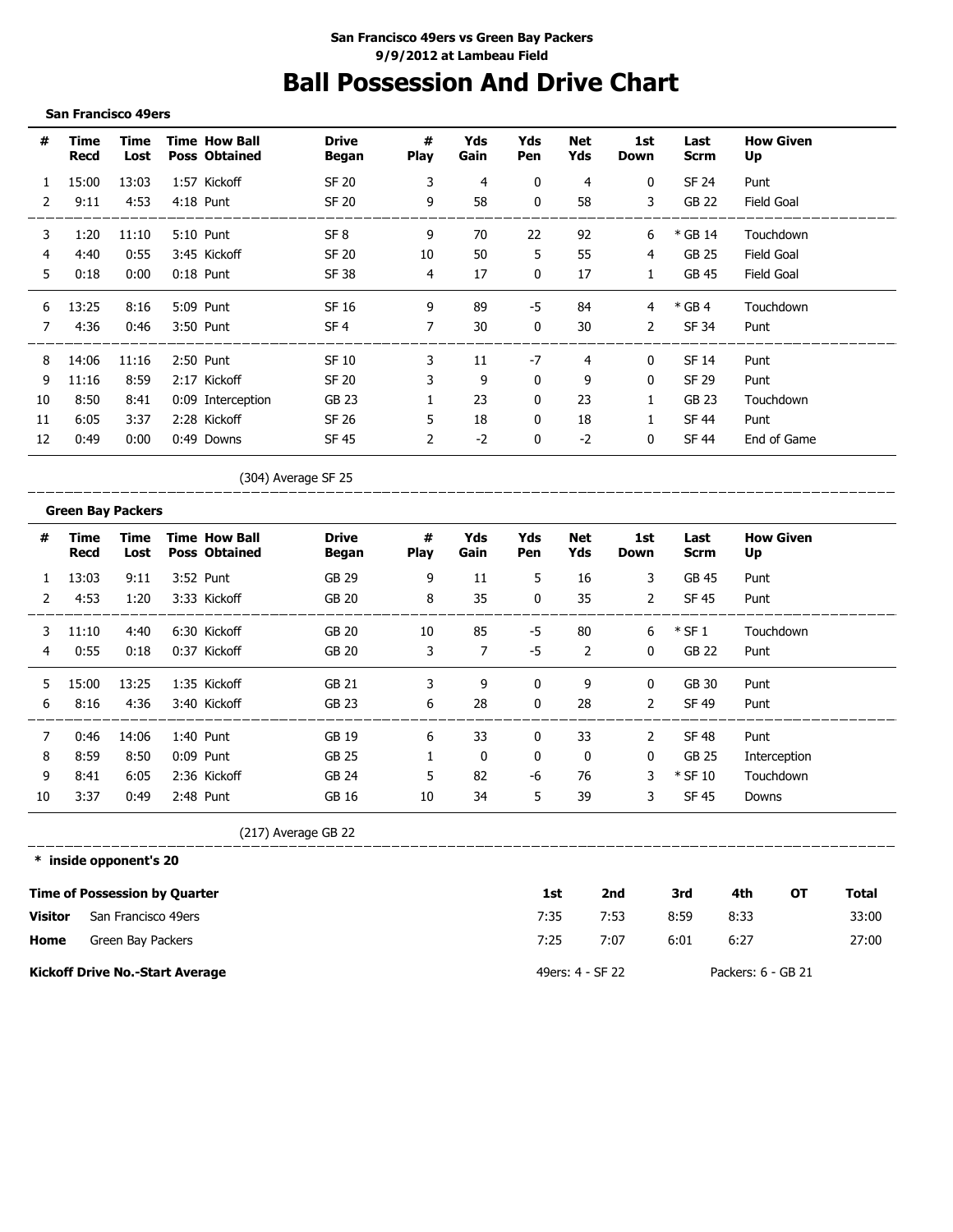## **Final Defensive Statistics**

| <b>San Francisco 49ers</b> |                |            |              |              | <b>Regular Defensive Plays</b> |            |   |    |           |              |           |            | <b>Special Teams</b> |    |           |           |            | <b>Misc</b> |           |           |
|----------------------------|----------------|------------|--------------|--------------|--------------------------------|------------|---|----|-----------|--------------|-----------|------------|----------------------|----|-----------|-----------|------------|-------------|-----------|-----------|
|                            | <b>TKL</b>     | <b>AST</b> | <b>COMB</b>  | SK           | <b>YDS</b>                     | <b>TFL</b> | Q | IN | <b>PD</b> | <b>FF</b>    | <b>FR</b> | <b>TKL</b> | <b>AST</b>           | FF | <b>FR</b> | <b>BL</b> | <b>TKL</b> | <b>AST</b>  | <b>FF</b> | <b>FR</b> |
| N.Bowman                   | 8              | 3          | 11           | 0            | 0                              | 0          | ი |    |           | 0            | 0         | 0          | 0                    | 0  | 0         | 0         | 0          | 0           | 0         | 0         |
| T.Brown                    | 6              | 0          | 6            | 0            | 0                              | 0          | 0 | 0  |           | 0            | 0         | 0          | 0                    | 0  | 0         | 0         | 0          | 0           | 0         | 0         |
| P.Willis                   |                |            | 6            | 0            | 0                              | 0          |   | 0  | 0         |              | 0         | 0          | 0                    | 0  | 0         | 0         | 0          | 0           | 0         | 0         |
| C.Rogers                   | 4              | 0          | 4            |              | 7                              | 1          |   | 0  | 0         | 0            | 0         | 0          | 0                    | 0  | 0         | 0         | 0          | 0           | 0         | 0         |
| C.Culliver                 | 4              | 0          | 4            | 0            | 0                              | 0          | 0 | 0  | 1         | 0            | 0         | 1          | 0                    | 0  | 0         | 0         | 0          | 0           | 0         | 0         |
| Ald.Smith                  |                |            | 4            |              | 10                             | 0          |   | 0  | 0         | $\mathbf{0}$ | 0         | 0          | 0                    | 0  | 0         | 0         | 0          | 0           | 0         | 0         |
| D.Whitner                  |                |            | 4            | 0            | 0                              | 0          | 0 | 0  |           | 0            | 0         | 0          | 0                    | 0  | 0         | 0         | 0          | 0           | 0         | 0         |
| R.McDonald                 | 3              |            | 4            | 0            | 0                              | 0          | 0 | 0  | 0         | 0            | 0         | 0          | 0                    | 0  | 0         | 0         | 0          | 0           | 0         | 0         |
| D.Goldson                  | $\overline{2}$ |            | 3            | 0            | 0                              | 0          | 0 | 0  | 0         | 0            | 0         | 0          | 0                    | 0  | 0         | 0         | 0          | 0           | 0         | 0         |
| A.Brooks                   | 2              | 0          | 2            |              | 7                              |            | 3 | 0  | 0         | 0            | 0         | 0          | 0                    | 0  | 0         | 0         | 0          | 0           | 0         | 0         |
| P.Cox                      |                | 0          | 2            | 0            | 0                              | 0          | 0 | 0  | 0         | $\mathbf{0}$ | 0         | 0          | 0                    | 0  | 0         | 0         | 0          | 0           | 0         | 0         |
| J.Smith                    |                | 0          |              | 0            | 0                              | 0          | 0 | 0  | 0         | 0            | 0         | 0          | 0                    | 0  | 0         | 0         | 0          | 0           | 0         | 0         |
| L.Grant                    | U              | 0          | 0            | 0            | 0                              | 0          | 0 | 0  | 0         | 0            | 0         |            | 0                    | 0  | 0         | 0         | 0          | 0           | 0         | 0         |
| D.Walker                   |                | 0          | 0            | 0            | 0                              | 0          | 0 | 0  | 0         | 0            | 0         |            | 0                    | 0  | 0         | 0         | 0          | 0           | 0         | 0         |
| T.Brock                    |                | 0          | 0            | 0            | 0                              | 0          | 0 | 0  | 0         | 0            | 0         |            | 0                    | 0  | 0         | 0         | 0          | 0           | 0         | 0         |
| D.McBath                   | 0              | 0          | 0            | 0            | 0                              | 0          | 0 | 0  | 0         | 0            | 0         | 0          |                      | 0  | 0         | 0         | 0          | 0           | 0         | 0         |
| T.Gooden                   | 0              | 0          | $\mathbf{0}$ | $\mathbf{0}$ | 0                              | 0          | 0 | 0  | 0         | 0            | 0         | 0          |                      | 0  | 0         | 0         | 0          | 0           | 0         | 0         |
| <b>Total</b>               | 42             | 9          | 51           | з            | 24                             |            |   |    | 5         | 0            | 0         | 4          |                      | 0  | 0         | 0         | 0          | O           |           |           |

**TKL = Tackle AST = Assist COMB = Combined QH=QB Hit IN = Interception PD = Pass Defense FF = Forced Fumble FR = Fumble Recovery**

| <b>Green Bay Packers</b> |               |            |             |              | <b>Regular Defensive Plays</b> |               |   |    |           |           |           |              | <b>Special Teams</b> |    |           |              |            | Misc       |           |           |
|--------------------------|---------------|------------|-------------|--------------|--------------------------------|---------------|---|----|-----------|-----------|-----------|--------------|----------------------|----|-----------|--------------|------------|------------|-----------|-----------|
|                          | <b>TKL</b>    | <b>AST</b> | <b>COMB</b> | SK           | <b>YDS</b>                     | <b>TFL QH</b> |   | IN | <b>PD</b> | <b>FF</b> | <b>FR</b> | <b>TKL</b>   | <b>AST</b>           | FF | <b>FR</b> | <b>BL</b>    | <b>TKL</b> | <b>AST</b> | <b>FF</b> | <b>FR</b> |
| A.Hawk                   | 10            | 4          | 14          | 0            | 0                              | 0             | 0 | 0  | 0         | 0         | 0         | 0            | $\mathbf 0$          | 0  | 0         | 0            | 0          | 0          | 0         | 0         |
| D.Smith                  | 9             | 0          | 9           | 0            | 0                              | 0             | 0 | 0  | 0         | 0         | 0         | 0            | 0                    | 0  | 0         | 0            | 0          | 0          | 0         | 0         |
| N.Perry                  | 6             | 2          | 8           | 0            | 0                              | 0             | 0 | 0  | 0         | 0         | 0         | 0            | 0                    | 0  | 0         | 0            | 0          | 0          | 0         | 0         |
| M.Burnett                | 3             | 4          |             | 0            | 0                              | 0             | 0 | 0  | 0         | 0         | 0         | 0            | 0                    | 0  | 0         | 0            | 0          | 0          | 0         | 0         |
| C.Woodson                | 3             | 2          | 5           | 1.5          | 5.5                            |               | 2 | 0  | 0         |           | 0         | 0            | 0                    | 0  | 0         | $\mathbf{0}$ | 0          | 0          | 0         | 0         |
| J.Bush                   |               | 0          | 4           | 0            | 0                              |               |   | 0  | 0         |           | 0         | 0            |                      |    | 0         | 0            | 0          | 0          |           | O         |
| T.Williams               |               |            | 4           | 0            | 0                              | 0             | 0 | 0  | 0         | 0         | 0         | 0            | 0                    | 0  | 0         | 0            | 0          | 0          | 0         | 0         |
| C.Wilson                 |               | 2          | 4           | 0            | 0                              | 0             | 0 | 0  | 0         | 0         | 0         | 0            | 0                    | 0  | 0         | 0            | 0          | 0          | 0         | 0         |
| C.Matthews               | $\mathcal{P}$ |            | 3           | 2.5          | 14.5                           | 2             | 4 | 0  | 0         | 0         | 0         | 0            | 0                    | 0  | 0         | 0            | 0          | 0          | 0         | 0         |
| S.Shields                |               | 0          | 2           | 0            | 0                              | 0             | 0 | 0  | 0         | 0         | 0         | 0            | 0                    | 0  | 0         | $\Omega$     | 0          | 0          | 0         | 0         |
| J.McMillian              |               | 0          |             | 0            | 0                              | 0             | 0 | 0  | 0         | 0         | 0         | 0            | 0                    | 0  | 0         | 0            | 0          | 0          | 0         | 0         |
| R.Pickett                |               | 0          |             | 0            | 0                              | 0             | 0 | 0  | 0         | 0         | 0         | 0            | $\mathbf 0$          | 0  | 0         | 0            | 0          | 0          | 0         |           |
| B.Raji                   | U             |            |             | $\mathbf{0}$ | $\mathbf{0}$                   | 0             | 0 | 0  | 0         |           | 0         | $\mathbf{0}$ | 0                    | 0  | 0         | $\mathbf{0}$ | 0          | 0          | 0         | 0         |
| R.Francois               |               | 0          | 0           | 0            | 0                              | 0             | 0 | 0  | 0         |           | 0         |              | 0                    | ŋ  | 0         | 0            | 0          | 0          | 0         | 0         |
| C.Hayward                |               | 0          | $\Omega$    | 0            | 0                              | 0             | 0 | 0  | 0         | 0         | 0         |              | 0                    | 0  | 0         | 0            | 0          | 0          | 0         | 0         |
| R.Cobb                   | 0             | 0          | 0           | 0            | 0                              | 0             | 0 | 0  | 0         | 0         | 0         | 0            | 0                    | 0  |           | 0            | 0          | 0          | 0         |           |
| C.Benson                 | 0             | 0          | 0           | $\mathbf{0}$ | 0                              | 0             | 0 | 0  | 0         | 0         | 0         | 0            | 0                    | 0  | 0         | $\mathbf{0}$ |            | 0          | 0         | 0         |
| <b>Total</b>             | 46            | 17         | 63          | 4            | 20                             | 3             | 6 | 0  | 0         |           | 0         | 2            |                      | O  |           | 0            |            | Ω          |           | 0         |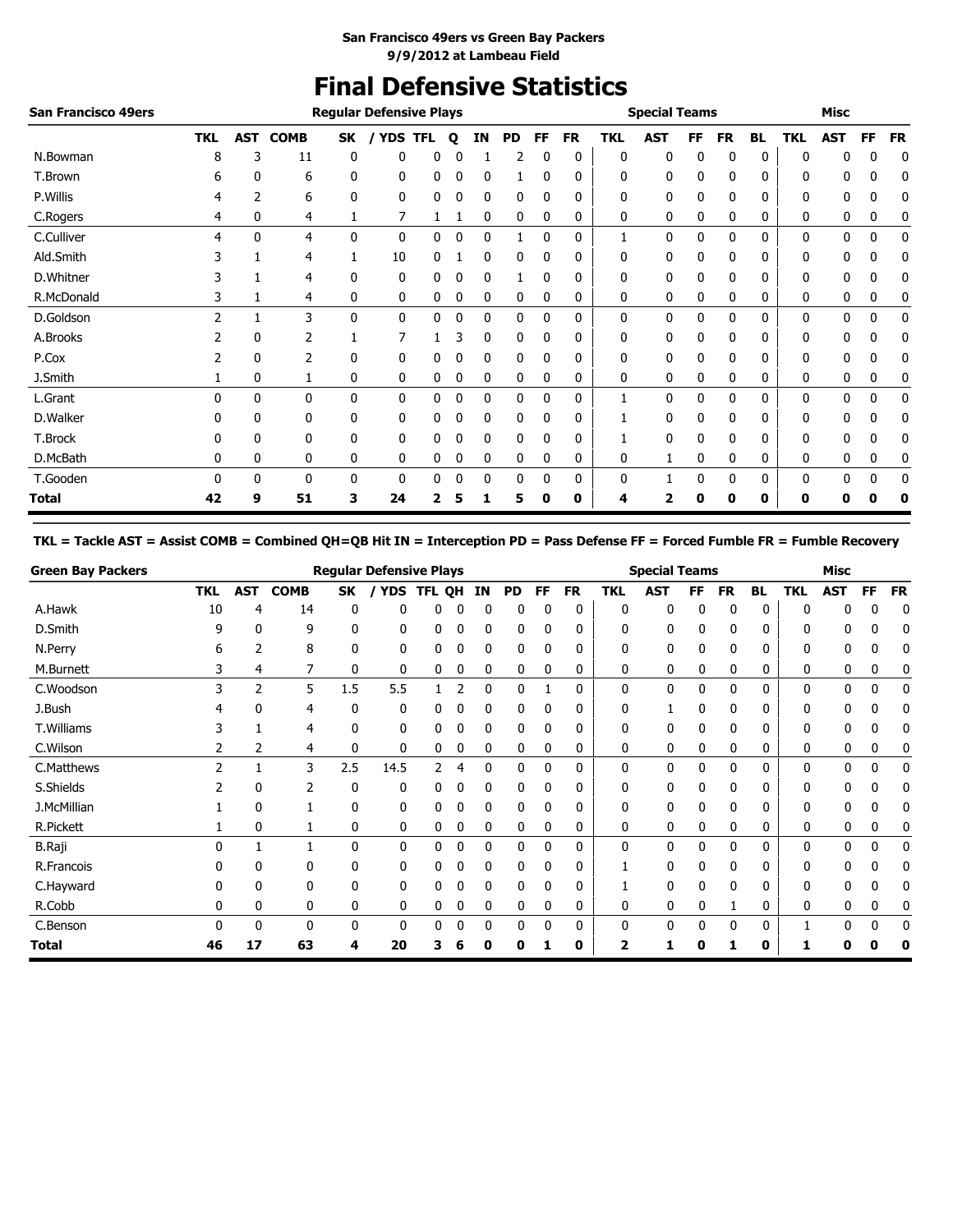### **First Half Summary**

| $3 \t13 = 16$<br>15:28<br>49ers<br>49ers<br>Packers<br>$0 \t7 = 7$<br>Packers<br>14:32<br><b>Scoring Plays -</b><br><b>Visitor</b><br>Home<br>Qtr<br>Time Play Description (Extra Point) (Drive Info)<br>3<br>4:53 D.Akers 40 yd. Field Goal (9-58, 4:18)<br>1<br>0<br>11:10 R.Moss 14 yd. pass from A.Smith (D.Akers kick) (9-92, 5:10)<br>2<br>10<br>0<br>4:40 J.Finley 1 yd. pass from A.Rodgers (M.Crosby kick) (10-80, 6:30)<br>2<br>10<br>7<br>0:55 D.Akers 43 yd. Field Goal (10-55, 3:45)<br>7<br>2<br>13<br>$\overline{2}$<br>0:00 D.Akers 63 yd. Field Goal (4-17, 0:18)<br>7<br>16<br>San Francisco 49ers<br>Green Bay Packers<br><b>TOTAL FIRST DOWNS</b><br>11<br>14<br>First Downs Rushing-Passing-by Penalty<br>$2 - 9 - 3$<br>$1 - 8 - 2$<br>THIRD DOWN EFFICIENCY<br>$0 - 3 - 0%$<br>4-7-57%<br>199<br>138<br><b>Total Offensive Plays</b><br>32<br>30<br>72<br>24<br>127<br>114<br><b>Gross Yards Passing</b><br>132<br>131<br>Times thrown-yards lost attempting to pass<br>$1 - 5$<br>$2 - 17$<br>$17 - 12 - 0$<br>$20 - 15 - 0$<br>Pass Attempts-Completions-Had Intercepted<br><b>Punts-Number and Average</b><br>$1 - 61$<br>$3 - 50.7$<br><b>Penalties-Number and Yards</b><br>4 - 45<br>9 - 67<br><b>Fumbles-Number and Lost</b><br>$1 - 0$<br>$1 - 0$<br>1-1-100%<br>1-1-100%<br><b>SF 21</b><br><b>GB 22</b><br><b>San Francisco 49ers</b><br><b>Green Bay Packers</b><br><b>RUSHING</b><br><b>YDS</b><br><b>AVG</b><br><b>RUSHING</b><br><b>AVG</b><br>ATT<br>LG<br>TD<br>ATT<br><b>YDS</b><br>LG<br>TD<br>F.Gore<br>33<br>C.Benson<br>6<br>12<br>8<br>4.1<br>10<br>0<br>2.0<br>4<br>0<br>2<br>12<br>K.Hunter<br>17<br>4.3<br>8<br>A.Rodgers<br>6.0<br>8<br>0<br>4<br>0<br>17.0<br>C.Kaepernick<br>17<br>17<br>0<br>1<br>A.Smith<br>5<br>5.0<br>5<br>1<br>0<br>72<br>5.1<br>Total<br>14<br>17<br>0<br>8<br>3.0<br>8<br>Total<br>24<br>0<br><b>PASSING</b><br><b>PASSING</b><br>YDS SK/YD TD LG IN<br>RT<br>YDS SK/YD TD LG IN<br>ATT<br><b>CMP</b><br>ATT<br>CMP<br>RT<br>A.Smith<br>132<br>2/17<br>1/5<br>131<br>1/<br>12<br>1<br>20<br>0<br>112.9<br>A.Rodgers<br>20<br>15<br>1<br>28<br>0<br>108.5<br>12<br>132<br>17<br>1/5<br>20<br>$0$ 112.9<br>20<br>15<br>131<br>2/17<br>28<br>0<br>108.5<br>Total<br>1<br>Total<br>1<br><b>PASS RECEIVING</b><br><b>TAR</b><br><b>REC</b><br><b>YDS</b><br><b>AVG</b><br><b>PASS RECEIVING</b><br><b>TAR</b><br><b>REC</b><br><b>YDS</b><br><b>AVG</b><br>TD<br>LG<br>TD<br>LG<br>5<br>5<br>5<br>7<br>53<br>10.6<br>16<br>0<br>R.Cobb<br>0<br>M.Crabtree<br>37<br>7.4<br>12<br>3<br>5<br>R.Moss<br>3<br>45<br>15.0<br>20<br>J.Finley<br>6<br>6.4<br>16<br>32<br>1<br>1<br>3<br>M.Manningham<br>3<br>3<br>8.0<br>G.Jennings<br>7.0<br>24<br>11<br>4<br>21<br>10<br>0<br>0<br>2<br>1<br>10.0<br>J.Nelson<br>2<br>2<br>20.5<br>10<br>10<br>41<br>28<br>0<br>0<br>D.Walker<br>2<br>0<br>0<br>0.0<br>0<br>Ja.Jones<br>0<br>0<br>0.0<br>0<br>1<br>0<br>17<br>11.0<br>15<br>Total<br>12<br>132<br>20<br>Total<br>18<br>8.7<br>28<br>1<br>131<br>1<br><b>Special Teams</b><br><b>Regular Defensive Plays</b><br><b>Misc</b><br><b>AST COMB</b><br>SK / YDS TFL<br><b>AST</b><br>TKL<br><b>FR</b><br>TKL<br><b>AST</b><br>FF<br><b>FR</b><br>BL<br><b>TKL</b><br>FF<br>ΙN<br><b>PD</b><br>FF<br>FR.<br>Q<br>5<br>3<br>0<br>0<br>N.Bowman<br>8<br>0<br>0<br>0<br>0<br>0<br>0<br>0<br>0<br>0<br>0<br>0<br>0<br>0<br>0<br>0<br>5<br>5<br>0<br>0<br>0<br>0<br>0<br>T.Brown<br>0<br>1<br>0<br>0<br>0<br>0<br>0<br>0<br>0<br>0<br>0<br>0<br>0<br>Ald.Smith<br>3<br>2<br>10<br>0<br>0<br>0<br>1<br>1<br>1<br>0<br>0<br>0<br>0<br>0<br>0<br>0<br>0<br>0<br>0<br>0<br>P.Willis<br>2<br>3<br>0<br>0<br>0<br>1<br>0<br>0<br>0<br>0<br>0<br>0<br>0<br>0<br>0<br>0<br>0<br>0<br>0<br>0<br>14<br>5<br>$\mathbf{1}$<br>$\mathbf 0$<br>0<br>$\mathbf 0$<br>10<br>$\mathbf{0}$<br>$\mathbf 0$ |                            | PERIOD SCORES |    |  |   |             |              |   | TIME OF POSSESSION |           |   |             |   |           |
|------------------------------------------------------------------------------------------------------------------------------------------------------------------------------------------------------------------------------------------------------------------------------------------------------------------------------------------------------------------------------------------------------------------------------------------------------------------------------------------------------------------------------------------------------------------------------------------------------------------------------------------------------------------------------------------------------------------------------------------------------------------------------------------------------------------------------------------------------------------------------------------------------------------------------------------------------------------------------------------------------------------------------------------------------------------------------------------------------------------------------------------------------------------------------------------------------------------------------------------------------------------------------------------------------------------------------------------------------------------------------------------------------------------------------------------------------------------------------------------------------------------------------------------------------------------------------------------------------------------------------------------------------------------------------------------------------------------------------------------------------------------------------------------------------------------------------------------------------------------------------------------------------------------------------------------------------------------------------------------------------------------------------------------------------------------------------------------------------------------------------------------------------------------------------------------------------------------------------------------------------------------------------------------------------------------------------------------------------------------------------------------------------------------------------------------------------------------------------------------------------------------------------------------------------------------------------------------------------------------------------------------------------------------------------------------------------------------------------------------------------------------------------------------------------------------------------------------------------------------------------------------------------------------------------------------------------------------------------------------------------------------------------------------------------------------------------------------------------------------------------------------------------------------------------------------------------------------------------------------------------------------------------------------------------------------------------------------------------------------------------------------------------------------------------------------------------------------------------------------------------------------------------------------------------------------------------------------------------------------------------------------------------------------------------------------------------------------------------------------------------------------------------------------------------------------------------------------|----------------------------|---------------|----|--|---|-------------|--------------|---|--------------------|-----------|---|-------------|---|-----------|
|                                                                                                                                                                                                                                                                                                                                                                                                                                                                                                                                                                                                                                                                                                                                                                                                                                                                                                                                                                                                                                                                                                                                                                                                                                                                                                                                                                                                                                                                                                                                                                                                                                                                                                                                                                                                                                                                                                                                                                                                                                                                                                                                                                                                                                                                                                                                                                                                                                                                                                                                                                                                                                                                                                                                                                                                                                                                                                                                                                                                                                                                                                                                                                                                                                                                                                                                                                                                                                                                                                                                                                                                                                                                                                                                                                                                                                          |                            |               |    |  |   |             |              |   |                    |           |   |             |   |           |
|                                                                                                                                                                                                                                                                                                                                                                                                                                                                                                                                                                                                                                                                                                                                                                                                                                                                                                                                                                                                                                                                                                                                                                                                                                                                                                                                                                                                                                                                                                                                                                                                                                                                                                                                                                                                                                                                                                                                                                                                                                                                                                                                                                                                                                                                                                                                                                                                                                                                                                                                                                                                                                                                                                                                                                                                                                                                                                                                                                                                                                                                                                                                                                                                                                                                                                                                                                                                                                                                                                                                                                                                                                                                                                                                                                                                                                          |                            |               |    |  |   |             |              |   |                    |           |   |             |   |           |
|                                                                                                                                                                                                                                                                                                                                                                                                                                                                                                                                                                                                                                                                                                                                                                                                                                                                                                                                                                                                                                                                                                                                                                                                                                                                                                                                                                                                                                                                                                                                                                                                                                                                                                                                                                                                                                                                                                                                                                                                                                                                                                                                                                                                                                                                                                                                                                                                                                                                                                                                                                                                                                                                                                                                                                                                                                                                                                                                                                                                                                                                                                                                                                                                                                                                                                                                                                                                                                                                                                                                                                                                                                                                                                                                                                                                                                          |                            |               |    |  |   |             |              |   |                    |           |   |             |   |           |
|                                                                                                                                                                                                                                                                                                                                                                                                                                                                                                                                                                                                                                                                                                                                                                                                                                                                                                                                                                                                                                                                                                                                                                                                                                                                                                                                                                                                                                                                                                                                                                                                                                                                                                                                                                                                                                                                                                                                                                                                                                                                                                                                                                                                                                                                                                                                                                                                                                                                                                                                                                                                                                                                                                                                                                                                                                                                                                                                                                                                                                                                                                                                                                                                                                                                                                                                                                                                                                                                                                                                                                                                                                                                                                                                                                                                                                          | Team                       |               |    |  |   |             |              |   |                    |           |   |             |   |           |
|                                                                                                                                                                                                                                                                                                                                                                                                                                                                                                                                                                                                                                                                                                                                                                                                                                                                                                                                                                                                                                                                                                                                                                                                                                                                                                                                                                                                                                                                                                                                                                                                                                                                                                                                                                                                                                                                                                                                                                                                                                                                                                                                                                                                                                                                                                                                                                                                                                                                                                                                                                                                                                                                                                                                                                                                                                                                                                                                                                                                                                                                                                                                                                                                                                                                                                                                                                                                                                                                                                                                                                                                                                                                                                                                                                                                                                          | 49ers                      |               |    |  |   |             |              |   |                    |           |   |             |   |           |
|                                                                                                                                                                                                                                                                                                                                                                                                                                                                                                                                                                                                                                                                                                                                                                                                                                                                                                                                                                                                                                                                                                                                                                                                                                                                                                                                                                                                                                                                                                                                                                                                                                                                                                                                                                                                                                                                                                                                                                                                                                                                                                                                                                                                                                                                                                                                                                                                                                                                                                                                                                                                                                                                                                                                                                                                                                                                                                                                                                                                                                                                                                                                                                                                                                                                                                                                                                                                                                                                                                                                                                                                                                                                                                                                                                                                                                          | 49ers                      |               |    |  |   |             |              |   |                    |           |   |             |   |           |
|                                                                                                                                                                                                                                                                                                                                                                                                                                                                                                                                                                                                                                                                                                                                                                                                                                                                                                                                                                                                                                                                                                                                                                                                                                                                                                                                                                                                                                                                                                                                                                                                                                                                                                                                                                                                                                                                                                                                                                                                                                                                                                                                                                                                                                                                                                                                                                                                                                                                                                                                                                                                                                                                                                                                                                                                                                                                                                                                                                                                                                                                                                                                                                                                                                                                                                                                                                                                                                                                                                                                                                                                                                                                                                                                                                                                                                          | Packers                    |               |    |  |   |             |              |   |                    |           |   |             |   |           |
|                                                                                                                                                                                                                                                                                                                                                                                                                                                                                                                                                                                                                                                                                                                                                                                                                                                                                                                                                                                                                                                                                                                                                                                                                                                                                                                                                                                                                                                                                                                                                                                                                                                                                                                                                                                                                                                                                                                                                                                                                                                                                                                                                                                                                                                                                                                                                                                                                                                                                                                                                                                                                                                                                                                                                                                                                                                                                                                                                                                                                                                                                                                                                                                                                                                                                                                                                                                                                                                                                                                                                                                                                                                                                                                                                                                                                                          | 49ers                      |               |    |  |   |             |              |   |                    |           |   |             |   |           |
|                                                                                                                                                                                                                                                                                                                                                                                                                                                                                                                                                                                                                                                                                                                                                                                                                                                                                                                                                                                                                                                                                                                                                                                                                                                                                                                                                                                                                                                                                                                                                                                                                                                                                                                                                                                                                                                                                                                                                                                                                                                                                                                                                                                                                                                                                                                                                                                                                                                                                                                                                                                                                                                                                                                                                                                                                                                                                                                                                                                                                                                                                                                                                                                                                                                                                                                                                                                                                                                                                                                                                                                                                                                                                                                                                                                                                                          | 49ers                      |               |    |  |   |             |              |   |                    |           |   |             |   |           |
|                                                                                                                                                                                                                                                                                                                                                                                                                                                                                                                                                                                                                                                                                                                                                                                                                                                                                                                                                                                                                                                                                                                                                                                                                                                                                                                                                                                                                                                                                                                                                                                                                                                                                                                                                                                                                                                                                                                                                                                                                                                                                                                                                                                                                                                                                                                                                                                                                                                                                                                                                                                                                                                                                                                                                                                                                                                                                                                                                                                                                                                                                                                                                                                                                                                                                                                                                                                                                                                                                                                                                                                                                                                                                                                                                                                                                                          |                            |               |    |  |   |             |              |   |                    |           |   |             |   |           |
|                                                                                                                                                                                                                                                                                                                                                                                                                                                                                                                                                                                                                                                                                                                                                                                                                                                                                                                                                                                                                                                                                                                                                                                                                                                                                                                                                                                                                                                                                                                                                                                                                                                                                                                                                                                                                                                                                                                                                                                                                                                                                                                                                                                                                                                                                                                                                                                                                                                                                                                                                                                                                                                                                                                                                                                                                                                                                                                                                                                                                                                                                                                                                                                                                                                                                                                                                                                                                                                                                                                                                                                                                                                                                                                                                                                                                                          |                            |               |    |  |   |             |              |   |                    |           |   |             |   |           |
|                                                                                                                                                                                                                                                                                                                                                                                                                                                                                                                                                                                                                                                                                                                                                                                                                                                                                                                                                                                                                                                                                                                                                                                                                                                                                                                                                                                                                                                                                                                                                                                                                                                                                                                                                                                                                                                                                                                                                                                                                                                                                                                                                                                                                                                                                                                                                                                                                                                                                                                                                                                                                                                                                                                                                                                                                                                                                                                                                                                                                                                                                                                                                                                                                                                                                                                                                                                                                                                                                                                                                                                                                                                                                                                                                                                                                                          |                            |               |    |  |   |             |              |   |                    |           |   |             |   |           |
|                                                                                                                                                                                                                                                                                                                                                                                                                                                                                                                                                                                                                                                                                                                                                                                                                                                                                                                                                                                                                                                                                                                                                                                                                                                                                                                                                                                                                                                                                                                                                                                                                                                                                                                                                                                                                                                                                                                                                                                                                                                                                                                                                                                                                                                                                                                                                                                                                                                                                                                                                                                                                                                                                                                                                                                                                                                                                                                                                                                                                                                                                                                                                                                                                                                                                                                                                                                                                                                                                                                                                                                                                                                                                                                                                                                                                                          |                            |               |    |  |   |             |              |   |                    |           |   |             |   |           |
|                                                                                                                                                                                                                                                                                                                                                                                                                                                                                                                                                                                                                                                                                                                                                                                                                                                                                                                                                                                                                                                                                                                                                                                                                                                                                                                                                                                                                                                                                                                                                                                                                                                                                                                                                                                                                                                                                                                                                                                                                                                                                                                                                                                                                                                                                                                                                                                                                                                                                                                                                                                                                                                                                                                                                                                                                                                                                                                                                                                                                                                                                                                                                                                                                                                                                                                                                                                                                                                                                                                                                                                                                                                                                                                                                                                                                                          | TOTAL NET YARDS            |               |    |  |   |             |              |   |                    |           |   |             |   |           |
|                                                                                                                                                                                                                                                                                                                                                                                                                                                                                                                                                                                                                                                                                                                                                                                                                                                                                                                                                                                                                                                                                                                                                                                                                                                                                                                                                                                                                                                                                                                                                                                                                                                                                                                                                                                                                                                                                                                                                                                                                                                                                                                                                                                                                                                                                                                                                                                                                                                                                                                                                                                                                                                                                                                                                                                                                                                                                                                                                                                                                                                                                                                                                                                                                                                                                                                                                                                                                                                                                                                                                                                                                                                                                                                                                                                                                                          |                            |               |    |  |   |             |              |   |                    |           |   |             |   |           |
|                                                                                                                                                                                                                                                                                                                                                                                                                                                                                                                                                                                                                                                                                                                                                                                                                                                                                                                                                                                                                                                                                                                                                                                                                                                                                                                                                                                                                                                                                                                                                                                                                                                                                                                                                                                                                                                                                                                                                                                                                                                                                                                                                                                                                                                                                                                                                                                                                                                                                                                                                                                                                                                                                                                                                                                                                                                                                                                                                                                                                                                                                                                                                                                                                                                                                                                                                                                                                                                                                                                                                                                                                                                                                                                                                                                                                                          | <b>NET YARDS RUSHING</b>   |               |    |  |   |             |              |   |                    |           |   |             |   |           |
|                                                                                                                                                                                                                                                                                                                                                                                                                                                                                                                                                                                                                                                                                                                                                                                                                                                                                                                                                                                                                                                                                                                                                                                                                                                                                                                                                                                                                                                                                                                                                                                                                                                                                                                                                                                                                                                                                                                                                                                                                                                                                                                                                                                                                                                                                                                                                                                                                                                                                                                                                                                                                                                                                                                                                                                                                                                                                                                                                                                                                                                                                                                                                                                                                                                                                                                                                                                                                                                                                                                                                                                                                                                                                                                                                                                                                                          | <b>NET YARDS PASSING</b>   |               |    |  |   |             |              |   |                    |           |   |             |   |           |
|                                                                                                                                                                                                                                                                                                                                                                                                                                                                                                                                                                                                                                                                                                                                                                                                                                                                                                                                                                                                                                                                                                                                                                                                                                                                                                                                                                                                                                                                                                                                                                                                                                                                                                                                                                                                                                                                                                                                                                                                                                                                                                                                                                                                                                                                                                                                                                                                                                                                                                                                                                                                                                                                                                                                                                                                                                                                                                                                                                                                                                                                                                                                                                                                                                                                                                                                                                                                                                                                                                                                                                                                                                                                                                                                                                                                                                          |                            |               |    |  |   |             |              |   |                    |           |   |             |   |           |
|                                                                                                                                                                                                                                                                                                                                                                                                                                                                                                                                                                                                                                                                                                                                                                                                                                                                                                                                                                                                                                                                                                                                                                                                                                                                                                                                                                                                                                                                                                                                                                                                                                                                                                                                                                                                                                                                                                                                                                                                                                                                                                                                                                                                                                                                                                                                                                                                                                                                                                                                                                                                                                                                                                                                                                                                                                                                                                                                                                                                                                                                                                                                                                                                                                                                                                                                                                                                                                                                                                                                                                                                                                                                                                                                                                                                                                          |                            |               |    |  |   |             |              |   |                    |           |   |             |   |           |
|                                                                                                                                                                                                                                                                                                                                                                                                                                                                                                                                                                                                                                                                                                                                                                                                                                                                                                                                                                                                                                                                                                                                                                                                                                                                                                                                                                                                                                                                                                                                                                                                                                                                                                                                                                                                                                                                                                                                                                                                                                                                                                                                                                                                                                                                                                                                                                                                                                                                                                                                                                                                                                                                                                                                                                                                                                                                                                                                                                                                                                                                                                                                                                                                                                                                                                                                                                                                                                                                                                                                                                                                                                                                                                                                                                                                                                          |                            |               |    |  |   |             |              |   |                    |           |   |             |   |           |
|                                                                                                                                                                                                                                                                                                                                                                                                                                                                                                                                                                                                                                                                                                                                                                                                                                                                                                                                                                                                                                                                                                                                                                                                                                                                                                                                                                                                                                                                                                                                                                                                                                                                                                                                                                                                                                                                                                                                                                                                                                                                                                                                                                                                                                                                                                                                                                                                                                                                                                                                                                                                                                                                                                                                                                                                                                                                                                                                                                                                                                                                                                                                                                                                                                                                                                                                                                                                                                                                                                                                                                                                                                                                                                                                                                                                                                          |                            |               |    |  |   |             |              |   |                    |           |   |             |   |           |
|                                                                                                                                                                                                                                                                                                                                                                                                                                                                                                                                                                                                                                                                                                                                                                                                                                                                                                                                                                                                                                                                                                                                                                                                                                                                                                                                                                                                                                                                                                                                                                                                                                                                                                                                                                                                                                                                                                                                                                                                                                                                                                                                                                                                                                                                                                                                                                                                                                                                                                                                                                                                                                                                                                                                                                                                                                                                                                                                                                                                                                                                                                                                                                                                                                                                                                                                                                                                                                                                                                                                                                                                                                                                                                                                                                                                                                          |                            |               |    |  |   |             |              |   |                    |           |   |             |   |           |
|                                                                                                                                                                                                                                                                                                                                                                                                                                                                                                                                                                                                                                                                                                                                                                                                                                                                                                                                                                                                                                                                                                                                                                                                                                                                                                                                                                                                                                                                                                                                                                                                                                                                                                                                                                                                                                                                                                                                                                                                                                                                                                                                                                                                                                                                                                                                                                                                                                                                                                                                                                                                                                                                                                                                                                                                                                                                                                                                                                                                                                                                                                                                                                                                                                                                                                                                                                                                                                                                                                                                                                                                                                                                                                                                                                                                                                          |                            |               |    |  |   |             |              |   |                    |           |   |             |   |           |
|                                                                                                                                                                                                                                                                                                                                                                                                                                                                                                                                                                                                                                                                                                                                                                                                                                                                                                                                                                                                                                                                                                                                                                                                                                                                                                                                                                                                                                                                                                                                                                                                                                                                                                                                                                                                                                                                                                                                                                                                                                                                                                                                                                                                                                                                                                                                                                                                                                                                                                                                                                                                                                                                                                                                                                                                                                                                                                                                                                                                                                                                                                                                                                                                                                                                                                                                                                                                                                                                                                                                                                                                                                                                                                                                                                                                                                          | <b>Red Zone Efficiency</b> |               |    |  |   |             |              |   |                    |           |   |             |   |           |
|                                                                                                                                                                                                                                                                                                                                                                                                                                                                                                                                                                                                                                                                                                                                                                                                                                                                                                                                                                                                                                                                                                                                                                                                                                                                                                                                                                                                                                                                                                                                                                                                                                                                                                                                                                                                                                                                                                                                                                                                                                                                                                                                                                                                                                                                                                                                                                                                                                                                                                                                                                                                                                                                                                                                                                                                                                                                                                                                                                                                                                                                                                                                                                                                                                                                                                                                                                                                                                                                                                                                                                                                                                                                                                                                                                                                                                          | <b>Average Drive Start</b> |               |    |  |   |             |              |   |                    |           |   |             |   |           |
|                                                                                                                                                                                                                                                                                                                                                                                                                                                                                                                                                                                                                                                                                                                                                                                                                                                                                                                                                                                                                                                                                                                                                                                                                                                                                                                                                                                                                                                                                                                                                                                                                                                                                                                                                                                                                                                                                                                                                                                                                                                                                                                                                                                                                                                                                                                                                                                                                                                                                                                                                                                                                                                                                                                                                                                                                                                                                                                                                                                                                                                                                                                                                                                                                                                                                                                                                                                                                                                                                                                                                                                                                                                                                                                                                                                                                                          |                            |               |    |  |   |             |              |   |                    |           |   |             |   |           |
|                                                                                                                                                                                                                                                                                                                                                                                                                                                                                                                                                                                                                                                                                                                                                                                                                                                                                                                                                                                                                                                                                                                                                                                                                                                                                                                                                                                                                                                                                                                                                                                                                                                                                                                                                                                                                                                                                                                                                                                                                                                                                                                                                                                                                                                                                                                                                                                                                                                                                                                                                                                                                                                                                                                                                                                                                                                                                                                                                                                                                                                                                                                                                                                                                                                                                                                                                                                                                                                                                                                                                                                                                                                                                                                                                                                                                                          |                            |               |    |  |   |             |              |   |                    |           |   |             |   |           |
|                                                                                                                                                                                                                                                                                                                                                                                                                                                                                                                                                                                                                                                                                                                                                                                                                                                                                                                                                                                                                                                                                                                                                                                                                                                                                                                                                                                                                                                                                                                                                                                                                                                                                                                                                                                                                                                                                                                                                                                                                                                                                                                                                                                                                                                                                                                                                                                                                                                                                                                                                                                                                                                                                                                                                                                                                                                                                                                                                                                                                                                                                                                                                                                                                                                                                                                                                                                                                                                                                                                                                                                                                                                                                                                                                                                                                                          |                            |               |    |  |   |             |              |   |                    |           |   |             |   |           |
|                                                                                                                                                                                                                                                                                                                                                                                                                                                                                                                                                                                                                                                                                                                                                                                                                                                                                                                                                                                                                                                                                                                                                                                                                                                                                                                                                                                                                                                                                                                                                                                                                                                                                                                                                                                                                                                                                                                                                                                                                                                                                                                                                                                                                                                                                                                                                                                                                                                                                                                                                                                                                                                                                                                                                                                                                                                                                                                                                                                                                                                                                                                                                                                                                                                                                                                                                                                                                                                                                                                                                                                                                                                                                                                                                                                                                                          |                            |               |    |  |   |             |              |   |                    |           |   |             |   |           |
|                                                                                                                                                                                                                                                                                                                                                                                                                                                                                                                                                                                                                                                                                                                                                                                                                                                                                                                                                                                                                                                                                                                                                                                                                                                                                                                                                                                                                                                                                                                                                                                                                                                                                                                                                                                                                                                                                                                                                                                                                                                                                                                                                                                                                                                                                                                                                                                                                                                                                                                                                                                                                                                                                                                                                                                                                                                                                                                                                                                                                                                                                                                                                                                                                                                                                                                                                                                                                                                                                                                                                                                                                                                                                                                                                                                                                                          |                            |               |    |  |   |             |              |   |                    |           |   |             |   |           |
|                                                                                                                                                                                                                                                                                                                                                                                                                                                                                                                                                                                                                                                                                                                                                                                                                                                                                                                                                                                                                                                                                                                                                                                                                                                                                                                                                                                                                                                                                                                                                                                                                                                                                                                                                                                                                                                                                                                                                                                                                                                                                                                                                                                                                                                                                                                                                                                                                                                                                                                                                                                                                                                                                                                                                                                                                                                                                                                                                                                                                                                                                                                                                                                                                                                                                                                                                                                                                                                                                                                                                                                                                                                                                                                                                                                                                                          |                            |               |    |  |   |             |              |   |                    |           |   |             |   |           |
|                                                                                                                                                                                                                                                                                                                                                                                                                                                                                                                                                                                                                                                                                                                                                                                                                                                                                                                                                                                                                                                                                                                                                                                                                                                                                                                                                                                                                                                                                                                                                                                                                                                                                                                                                                                                                                                                                                                                                                                                                                                                                                                                                                                                                                                                                                                                                                                                                                                                                                                                                                                                                                                                                                                                                                                                                                                                                                                                                                                                                                                                                                                                                                                                                                                                                                                                                                                                                                                                                                                                                                                                                                                                                                                                                                                                                                          |                            |               |    |  |   |             |              |   |                    |           |   |             |   |           |
|                                                                                                                                                                                                                                                                                                                                                                                                                                                                                                                                                                                                                                                                                                                                                                                                                                                                                                                                                                                                                                                                                                                                                                                                                                                                                                                                                                                                                                                                                                                                                                                                                                                                                                                                                                                                                                                                                                                                                                                                                                                                                                                                                                                                                                                                                                                                                                                                                                                                                                                                                                                                                                                                                                                                                                                                                                                                                                                                                                                                                                                                                                                                                                                                                                                                                                                                                                                                                                                                                                                                                                                                                                                                                                                                                                                                                                          |                            |               |    |  |   |             |              |   |                    |           |   |             |   |           |
|                                                                                                                                                                                                                                                                                                                                                                                                                                                                                                                                                                                                                                                                                                                                                                                                                                                                                                                                                                                                                                                                                                                                                                                                                                                                                                                                                                                                                                                                                                                                                                                                                                                                                                                                                                                                                                                                                                                                                                                                                                                                                                                                                                                                                                                                                                                                                                                                                                                                                                                                                                                                                                                                                                                                                                                                                                                                                                                                                                                                                                                                                                                                                                                                                                                                                                                                                                                                                                                                                                                                                                                                                                                                                                                                                                                                                                          |                            |               |    |  |   |             |              |   |                    |           |   |             |   |           |
|                                                                                                                                                                                                                                                                                                                                                                                                                                                                                                                                                                                                                                                                                                                                                                                                                                                                                                                                                                                                                                                                                                                                                                                                                                                                                                                                                                                                                                                                                                                                                                                                                                                                                                                                                                                                                                                                                                                                                                                                                                                                                                                                                                                                                                                                                                                                                                                                                                                                                                                                                                                                                                                                                                                                                                                                                                                                                                                                                                                                                                                                                                                                                                                                                                                                                                                                                                                                                                                                                                                                                                                                                                                                                                                                                                                                                                          |                            |               |    |  |   |             |              |   |                    |           |   |             |   |           |
|                                                                                                                                                                                                                                                                                                                                                                                                                                                                                                                                                                                                                                                                                                                                                                                                                                                                                                                                                                                                                                                                                                                                                                                                                                                                                                                                                                                                                                                                                                                                                                                                                                                                                                                                                                                                                                                                                                                                                                                                                                                                                                                                                                                                                                                                                                                                                                                                                                                                                                                                                                                                                                                                                                                                                                                                                                                                                                                                                                                                                                                                                                                                                                                                                                                                                                                                                                                                                                                                                                                                                                                                                                                                                                                                                                                                                                          |                            |               |    |  |   |             |              |   |                    |           |   |             |   |           |
|                                                                                                                                                                                                                                                                                                                                                                                                                                                                                                                                                                                                                                                                                                                                                                                                                                                                                                                                                                                                                                                                                                                                                                                                                                                                                                                                                                                                                                                                                                                                                                                                                                                                                                                                                                                                                                                                                                                                                                                                                                                                                                                                                                                                                                                                                                                                                                                                                                                                                                                                                                                                                                                                                                                                                                                                                                                                                                                                                                                                                                                                                                                                                                                                                                                                                                                                                                                                                                                                                                                                                                                                                                                                                                                                                                                                                                          |                            |               |    |  |   |             |              |   |                    |           |   |             |   |           |
|                                                                                                                                                                                                                                                                                                                                                                                                                                                                                                                                                                                                                                                                                                                                                                                                                                                                                                                                                                                                                                                                                                                                                                                                                                                                                                                                                                                                                                                                                                                                                                                                                                                                                                                                                                                                                                                                                                                                                                                                                                                                                                                                                                                                                                                                                                                                                                                                                                                                                                                                                                                                                                                                                                                                                                                                                                                                                                                                                                                                                                                                                                                                                                                                                                                                                                                                                                                                                                                                                                                                                                                                                                                                                                                                                                                                                                          |                            |               |    |  |   |             |              |   |                    |           |   |             |   |           |
|                                                                                                                                                                                                                                                                                                                                                                                                                                                                                                                                                                                                                                                                                                                                                                                                                                                                                                                                                                                                                                                                                                                                                                                                                                                                                                                                                                                                                                                                                                                                                                                                                                                                                                                                                                                                                                                                                                                                                                                                                                                                                                                                                                                                                                                                                                                                                                                                                                                                                                                                                                                                                                                                                                                                                                                                                                                                                                                                                                                                                                                                                                                                                                                                                                                                                                                                                                                                                                                                                                                                                                                                                                                                                                                                                                                                                                          |                            |               |    |  |   |             |              |   |                    |           |   |             |   |           |
|                                                                                                                                                                                                                                                                                                                                                                                                                                                                                                                                                                                                                                                                                                                                                                                                                                                                                                                                                                                                                                                                                                                                                                                                                                                                                                                                                                                                                                                                                                                                                                                                                                                                                                                                                                                                                                                                                                                                                                                                                                                                                                                                                                                                                                                                                                                                                                                                                                                                                                                                                                                                                                                                                                                                                                                                                                                                                                                                                                                                                                                                                                                                                                                                                                                                                                                                                                                                                                                                                                                                                                                                                                                                                                                                                                                                                                          | V.Davis                    |               |    |  |   |             |              |   |                    |           |   |             |   |           |
|                                                                                                                                                                                                                                                                                                                                                                                                                                                                                                                                                                                                                                                                                                                                                                                                                                                                                                                                                                                                                                                                                                                                                                                                                                                                                                                                                                                                                                                                                                                                                                                                                                                                                                                                                                                                                                                                                                                                                                                                                                                                                                                                                                                                                                                                                                                                                                                                                                                                                                                                                                                                                                                                                                                                                                                                                                                                                                                                                                                                                                                                                                                                                                                                                                                                                                                                                                                                                                                                                                                                                                                                                                                                                                                                                                                                                                          |                            |               |    |  |   |             |              |   |                    |           |   |             |   |           |
|                                                                                                                                                                                                                                                                                                                                                                                                                                                                                                                                                                                                                                                                                                                                                                                                                                                                                                                                                                                                                                                                                                                                                                                                                                                                                                                                                                                                                                                                                                                                                                                                                                                                                                                                                                                                                                                                                                                                                                                                                                                                                                                                                                                                                                                                                                                                                                                                                                                                                                                                                                                                                                                                                                                                                                                                                                                                                                                                                                                                                                                                                                                                                                                                                                                                                                                                                                                                                                                                                                                                                                                                                                                                                                                                                                                                                                          |                            |               |    |  |   |             |              |   |                    |           |   |             |   |           |
|                                                                                                                                                                                                                                                                                                                                                                                                                                                                                                                                                                                                                                                                                                                                                                                                                                                                                                                                                                                                                                                                                                                                                                                                                                                                                                                                                                                                                                                                                                                                                                                                                                                                                                                                                                                                                                                                                                                                                                                                                                                                                                                                                                                                                                                                                                                                                                                                                                                                                                                                                                                                                                                                                                                                                                                                                                                                                                                                                                                                                                                                                                                                                                                                                                                                                                                                                                                                                                                                                                                                                                                                                                                                                                                                                                                                                                          | San Francisco 49ers        |               |    |  |   |             |              |   |                    |           |   |             |   |           |
|                                                                                                                                                                                                                                                                                                                                                                                                                                                                                                                                                                                                                                                                                                                                                                                                                                                                                                                                                                                                                                                                                                                                                                                                                                                                                                                                                                                                                                                                                                                                                                                                                                                                                                                                                                                                                                                                                                                                                                                                                                                                                                                                                                                                                                                                                                                                                                                                                                                                                                                                                                                                                                                                                                                                                                                                                                                                                                                                                                                                                                                                                                                                                                                                                                                                                                                                                                                                                                                                                                                                                                                                                                                                                                                                                                                                                                          |                            |               |    |  |   |             |              |   |                    |           |   |             |   |           |
|                                                                                                                                                                                                                                                                                                                                                                                                                                                                                                                                                                                                                                                                                                                                                                                                                                                                                                                                                                                                                                                                                                                                                                                                                                                                                                                                                                                                                                                                                                                                                                                                                                                                                                                                                                                                                                                                                                                                                                                                                                                                                                                                                                                                                                                                                                                                                                                                                                                                                                                                                                                                                                                                                                                                                                                                                                                                                                                                                                                                                                                                                                                                                                                                                                                                                                                                                                                                                                                                                                                                                                                                                                                                                                                                                                                                                                          |                            |               |    |  |   |             |              |   |                    |           |   |             |   |           |
|                                                                                                                                                                                                                                                                                                                                                                                                                                                                                                                                                                                                                                                                                                                                                                                                                                                                                                                                                                                                                                                                                                                                                                                                                                                                                                                                                                                                                                                                                                                                                                                                                                                                                                                                                                                                                                                                                                                                                                                                                                                                                                                                                                                                                                                                                                                                                                                                                                                                                                                                                                                                                                                                                                                                                                                                                                                                                                                                                                                                                                                                                                                                                                                                                                                                                                                                                                                                                                                                                                                                                                                                                                                                                                                                                                                                                                          |                            |               |    |  |   |             |              |   |                    |           |   |             |   |           |
|                                                                                                                                                                                                                                                                                                                                                                                                                                                                                                                                                                                                                                                                                                                                                                                                                                                                                                                                                                                                                                                                                                                                                                                                                                                                                                                                                                                                                                                                                                                                                                                                                                                                                                                                                                                                                                                                                                                                                                                                                                                                                                                                                                                                                                                                                                                                                                                                                                                                                                                                                                                                                                                                                                                                                                                                                                                                                                                                                                                                                                                                                                                                                                                                                                                                                                                                                                                                                                                                                                                                                                                                                                                                                                                                                                                                                                          |                            |               |    |  |   |             |              |   |                    |           |   |             |   |           |
|                                                                                                                                                                                                                                                                                                                                                                                                                                                                                                                                                                                                                                                                                                                                                                                                                                                                                                                                                                                                                                                                                                                                                                                                                                                                                                                                                                                                                                                                                                                                                                                                                                                                                                                                                                                                                                                                                                                                                                                                                                                                                                                                                                                                                                                                                                                                                                                                                                                                                                                                                                                                                                                                                                                                                                                                                                                                                                                                                                                                                                                                                                                                                                                                                                                                                                                                                                                                                                                                                                                                                                                                                                                                                                                                                                                                                                          |                            |               |    |  |   |             |              |   |                    |           |   |             |   |           |
|                                                                                                                                                                                                                                                                                                                                                                                                                                                                                                                                                                                                                                                                                                                                                                                                                                                                                                                                                                                                                                                                                                                                                                                                                                                                                                                                                                                                                                                                                                                                                                                                                                                                                                                                                                                                                                                                                                                                                                                                                                                                                                                                                                                                                                                                                                                                                                                                                                                                                                                                                                                                                                                                                                                                                                                                                                                                                                                                                                                                                                                                                                                                                                                                                                                                                                                                                                                                                                                                                                                                                                                                                                                                                                                                                                                                                                          | Total                      |               | 19 |  | 1 | $\mathbf 0$ | $\mathbf{1}$ | 0 | $\mathbf 0$        | $\pmb{0}$ | 0 | $\mathbf 0$ | 0 | $\pmb{0}$ |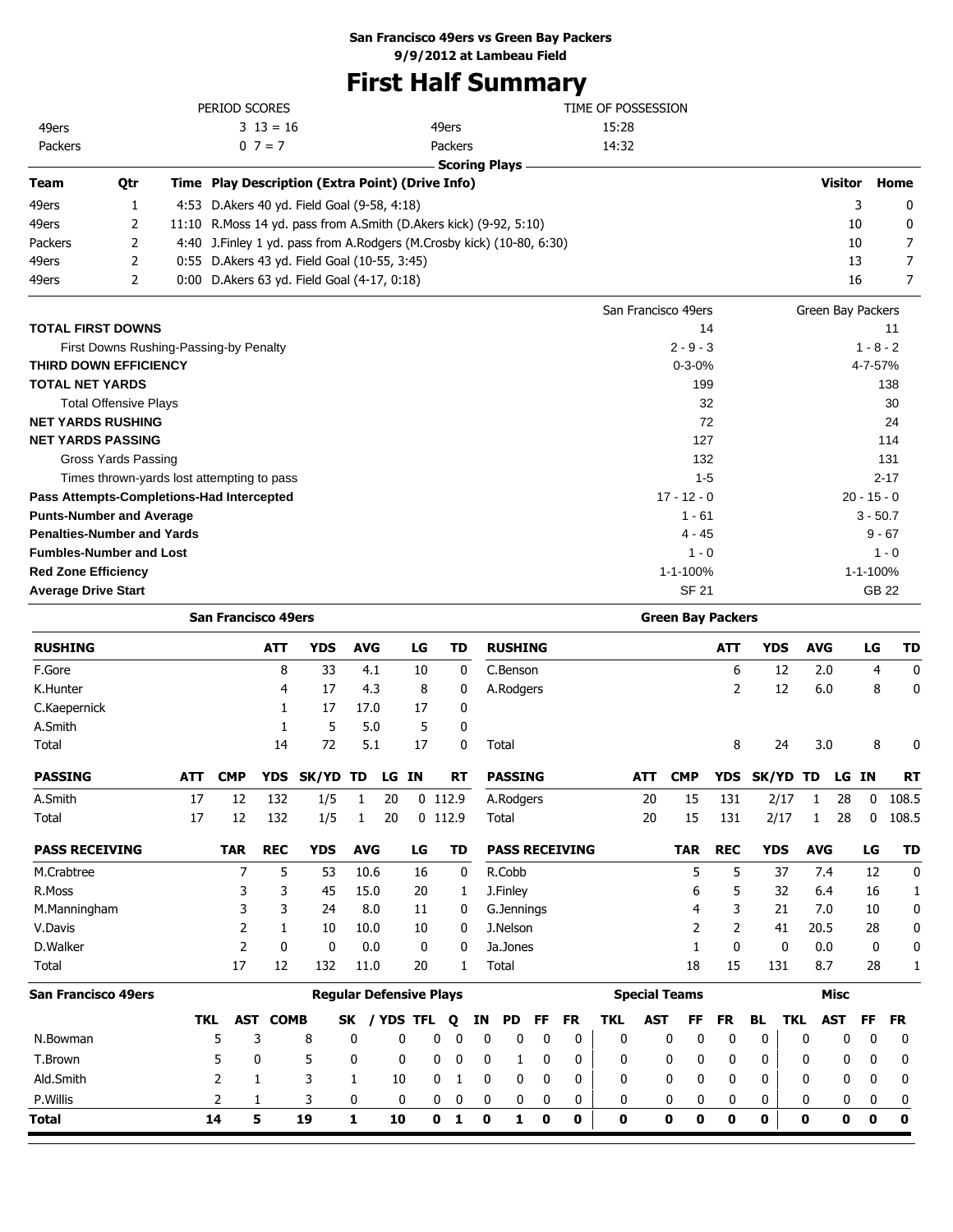### **First Half Summary**

| <b>Green Bay Packers</b><br>A.Hawk<br>N.Perry<br>C.Wilson<br>T.Williams |     |            |             |           | <b>Regular Defensive Plays</b> |                   |    |     |     |           |     | <b>Special Teams</b> |    |           |              |     | Misc |     |              |
|-------------------------------------------------------------------------|-----|------------|-------------|-----------|--------------------------------|-------------------|----|-----|-----|-----------|-----|----------------------|----|-----------|--------------|-----|------|-----|--------------|
|                                                                         | TKL | <b>AST</b> | <b>COMB</b> | <b>SK</b> |                                | <b>YDS TFL QH</b> | IN | PD. | FF. | <b>FR</b> | TKL | AST                  | FF | <b>FR</b> | BL           | TKL | AST  | FF. | <b>FR</b>    |
|                                                                         |     |            |             |           |                                | υ                 |    |     |     |           |     |                      |    |           |              |     |      |     | 0            |
|                                                                         |     |            | 4           |           |                                | U                 |    |     |     | 0         |     | 0                    |    |           | 0            |     |      |     | $\mathbf{0}$ |
|                                                                         |     |            | 4           |           |                                |                   |    |     |     | 0         |     | 0                    |    |           | 0            | 0   |      |     | $\mathbf{0}$ |
|                                                                         |     |            |             |           |                                |                   |    |     |     | 0         | 0   | 0                    |    | 0         | $\mathbf{0}$ | 0   |      |     | $\mathbf{0}$ |
| <b>Total</b>                                                            |     |            | 19          | o         | o                              | o                 |    |     | 0   | 0         | 0   |                      | 0  |           | 0            | o   |      |     | 0            |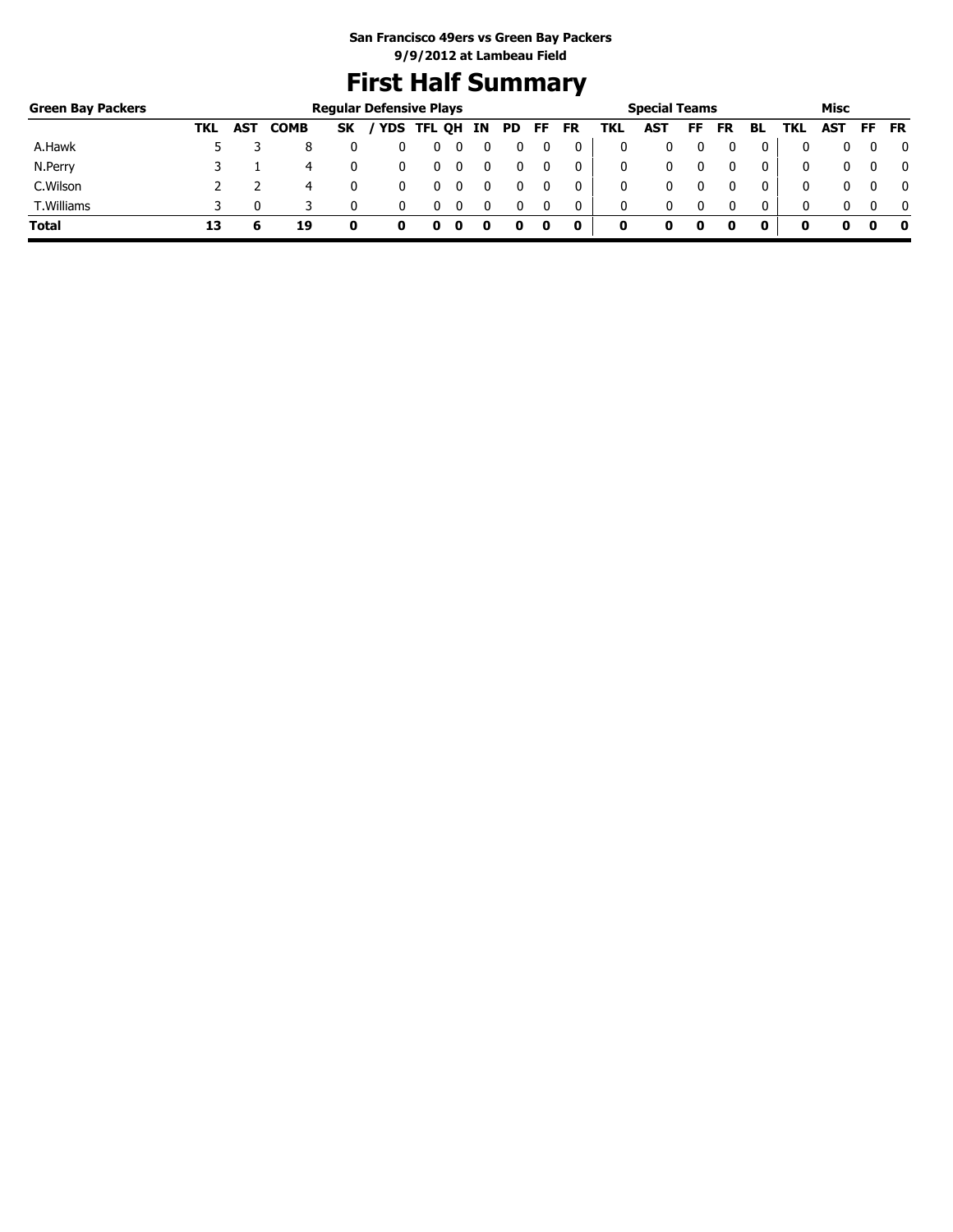**Play By Play Play Play Play By Play First Quarter** 9/9/2012

SF wins toss, elects to Receive, and GB elects to defend the South goal.

M.Crosby kicks 74 yards from GB 35 to SF -9. K.Hunter, Touchback.

#### **San Francisco 49ers at 15:00**

| $1-10-$ SF 20              | (15:00) F.Gore left guard to SF 25 for 5 yards (A.Hawk, C.Wilson).                                                                                                                                                                                                   |    |
|----------------------------|----------------------------------------------------------------------------------------------------------------------------------------------------------------------------------------------------------------------------------------------------------------------|----|
| $2 - 5 - SF$ 25            | $(14:21)$ K. Hunter right end to SF 29 for 4 yards $(C.Wilson)$ .                                                                                                                                                                                                    |    |
| $3-1-SF29$                 | (13:36) (Shotgun) A.Smith sacked at SF 24 for -5 yards (C.Matthews).                                                                                                                                                                                                 |    |
| 4-6-SF 24                  | (13:14) A.Lee punts 61 yards to GB 15, Center-B.Jennings. R.Cobb MUFFS catch, touched at GB 15, and recovers at GB 15. R.Cobb to GB 19<br>for 4 vards (D.McBath: T.Gooden).<br>PENALTY on SF-C.Spillman, Illegal Block Above the Waist, 10 yards, enforced at GB 19. |    |
| Green Bav Packers at 13:03 |                                                                                                                                                                                                                                                                      |    |
| $1-10-GB$ 29               | (13:03) (Shotgun) A.Rodgers pass short left to G.Jennings to GB 39 for 10 yards (P.Willis).                                                                                                                                                                          | P1 |
| $1-10-GB$ 39               | (12:30) (Shotgun) C.Benson right guard to GB 40 for 1 yard (N.Bowman, Ald.Smith).                                                                                                                                                                                    |    |
| $2 - 9 - GB 40$            | $(11:56)$ (No Huddle) A.Rodgers sacked at GB 30 for $-10$ yards (Ald.Smith).                                                                                                                                                                                         |    |
|                            | PENALTY on SF-Ald.Smith, Unsportsmanlike Conduct, 15 yards, enforced at GB 30.                                                                                                                                                                                       | X2 |

| $1-10-GB$ 45    | $(11:56)$ (Shotgun) C. Benson right guard to GB 46 for 1 yard (N. Bowman).                                                                                                                           |                |
|-----------------|------------------------------------------------------------------------------------------------------------------------------------------------------------------------------------------------------|----------------|
| $2-9-GB$ 46     | (11:08) (No Huddle, Shotgun) A.Rodgers scrambles left end ran ob at SF 46 for 8 yards (C.Culliver).                                                                                                  |                |
| $3-1-SF46$      | (11:01) (No Huddle, Shotgun) A.Rodgers pass short middle to J.Finley to SF 42 for 4 yards (N.Bowman).<br>San Francisco challenged the pass completion ruling, and the play was Upheld. (Timeout #1.) | P <sub>3</sub> |
| $1-10-SF42$     | (10:41) (Shotgun) C.Benson right tackle to SF 38 for 4 yards (N.Bowman; P.Willis).                                                                                                                   |                |
| $2 - 6 - SF$ 38 | (10:00) (Shotgun) A.Rodgers pass incomplete short left to G.Jennings.                                                                                                                                |                |
| $3-6-SF$ 38     | (9:56) (No Huddle, Shotgun) PENALTY on GB-M.Newhouse, False Start, 5 yards, enforced at SF 38 - No Play.                                                                                             |                |
| $3-11-SF43$     | (9:56) (Shotgun) A.Rodgers sacked at 50 for -7 yards (C.Rogers).                                                                                                                                     |                |
|                 |                                                                                                                                                                                                      |                |

| 4-18-50 | (9:31) (Punt formation) PENALTY on GB-S. Shields, False Start, 5 yards, enforced at 50 - No Play. |  |  |  |
|---------|---------------------------------------------------------------------------------------------------|--|--|--|
|---------|---------------------------------------------------------------------------------------------------|--|--|--|

| $4-23-GB$ 45 | (9:19) T. Masthay punts 55 yards to end zone, Center-B. Goode, Touchback. |
|--------------|---------------------------------------------------------------------------|
|--------------|---------------------------------------------------------------------------|

#### **San Francisco 49ers at 9:11**

| SF 3 GB 0, 9 plays, 58 yards, 4:18 drive, 10:07 elapsed |                                                                                                                                      |                |  |  |  |  |
|---------------------------------------------------------|--------------------------------------------------------------------------------------------------------------------------------------|----------------|--|--|--|--|
| $4 - 4 - GB$ 22                                         | (4:58) D. Akers 40 yard field goal is GOOD, Center-B. Jennings, Holder-A. Lee.                                                       |                |  |  |  |  |
| $3-4-GB$ 22                                             | (5:01) (Shotgun) A.Smith pass incomplete short left to D.Walker.                                                                     |                |  |  |  |  |
| $2 - 8 - GB$ 26                                         | (5:31) K. Hunter left end pushed ob at GB 22 for 4 yards (M. Burnett).                                                               |                |  |  |  |  |
| $1-10-GB28$                                             | (5:49) A.Smith pass short middle to M.Manningham to GB 24 for 4 yards (C.Woodson). FUMBLES (C.Woodson), ball out of bounds at GB 26. |                |  |  |  |  |
| $2 - 2 - GB$ 48                                         | (6:32) L.Davis reported in as eligible. A.Smith pass deep left to R.Moss to GB 28 for 20 yards (J.Bush).                             | P <sub>3</sub> |  |  |  |  |
| $1-10-SF44$                                             | (7:11) K. Hunter right end to GB 48 for 8 yards (A. Hawk).                                                                           |                |  |  |  |  |
| $2 - 5 - SF$ 36                                         | (7:47) (Shotgun) A.Smith pass short middle to M.Crabtree to SF 44 for 8 yards (A.Hawk).                                              | P <sub>2</sub> |  |  |  |  |
| $1-10-SF$ 31                                            | (8:30) A.Smith scrambles right tackle to SF 36 for 5 yards (C.Wilson).                                                               |                |  |  |  |  |
| $1-10-$ SF 20                                           | $(9:11)$ A.Smith pass short right to M.Crabtree to SF 31 for 11 yards (A.Hawk).                                                      | P <sub>1</sub> |  |  |  |  |
|                                                         |                                                                                                                                      |                |  |  |  |  |

D.Akers kicks 65 yards from SF 35 to end zone, Touchback.

#### **Green Bay Packers at 4:53**

| $1-10-GB20$                 | (4.53) (Shotgun) C.Benson up the middle to GB 23 for 3 yards (R.McDonald; N.Bowman).                              |                |
|-----------------------------|-------------------------------------------------------------------------------------------------------------------|----------------|
| $2 - 7 - GB$ 23             | (4:24) (No Huddle, Shotgun) A.Rodgers pass short right to J.Finley to GB 27 for 4 yards (C.Culliver).             |                |
| $3-3-GB$ 27                 | (3:54) (No Huddle, Shotgun) A.Rodgers pass short middle to R.Cobb to GB 38 for 11 yards (P.Cox).                  | P <sub>4</sub> |
| $1-10-GB$ 38                | (3:23) (No Huddle) A.Rodgers pass short left to G.Jennings pushed ob at GB 44 for 6 yards (T.Brown).              |                |
| $2-4-GB$ 44                 | (3:04) (No Huddle) A.Rodgers scrambles right end ran ob at GB 48 for 4 yards (Ald.Smith).                         | R <sub>5</sub> |
| $1-10-GB$ 48                | (2.40) (No Huddle, Shotgun) C.Benson right end to 50 for 2 yards (R.McDonald).                                    |                |
| $2 - 8 - 50$                | (2:06) (No Huddle, Shotgun) A.Rodgers pass incomplete deep left to Ja.Jones (T.Brown).                            |                |
| $3 - 8 - 50$                | (1:59) (No Huddle, Shotgun) A.Rodgers pass short middle to G.Jennings to SF 45 for 5 yards (T.Brown).             |                |
| $4 - 3 - SF$ 45             | $(1:27)$ T. Masthay punts 37 yards to SF 8, Center-B. Goode, fair catch by K. Williams.                           |                |
| San Francisco 49ers at 1:20 |                                                                                                                   |                |
| $1.10$ GP 0                 | $(1.00 \text{ F})$ $(1.00 \text{ F})$ $(1.00 \text{ F})$ $(1.00 \text{ F})$ $(1.00 \text{ F})$ $(1.00 \text{ F})$ |                |

| $1-10-$ SF 8 | $(1:20)$ F.Gore right guard to SF 13 for 5 yards (B.Raji; N.Perry). |
|--------------|---------------------------------------------------------------------|
| $2-5-SE$ 13  | $(.35)$ F.Gore left end to SF 15 for 2 yards (T.Williams).          |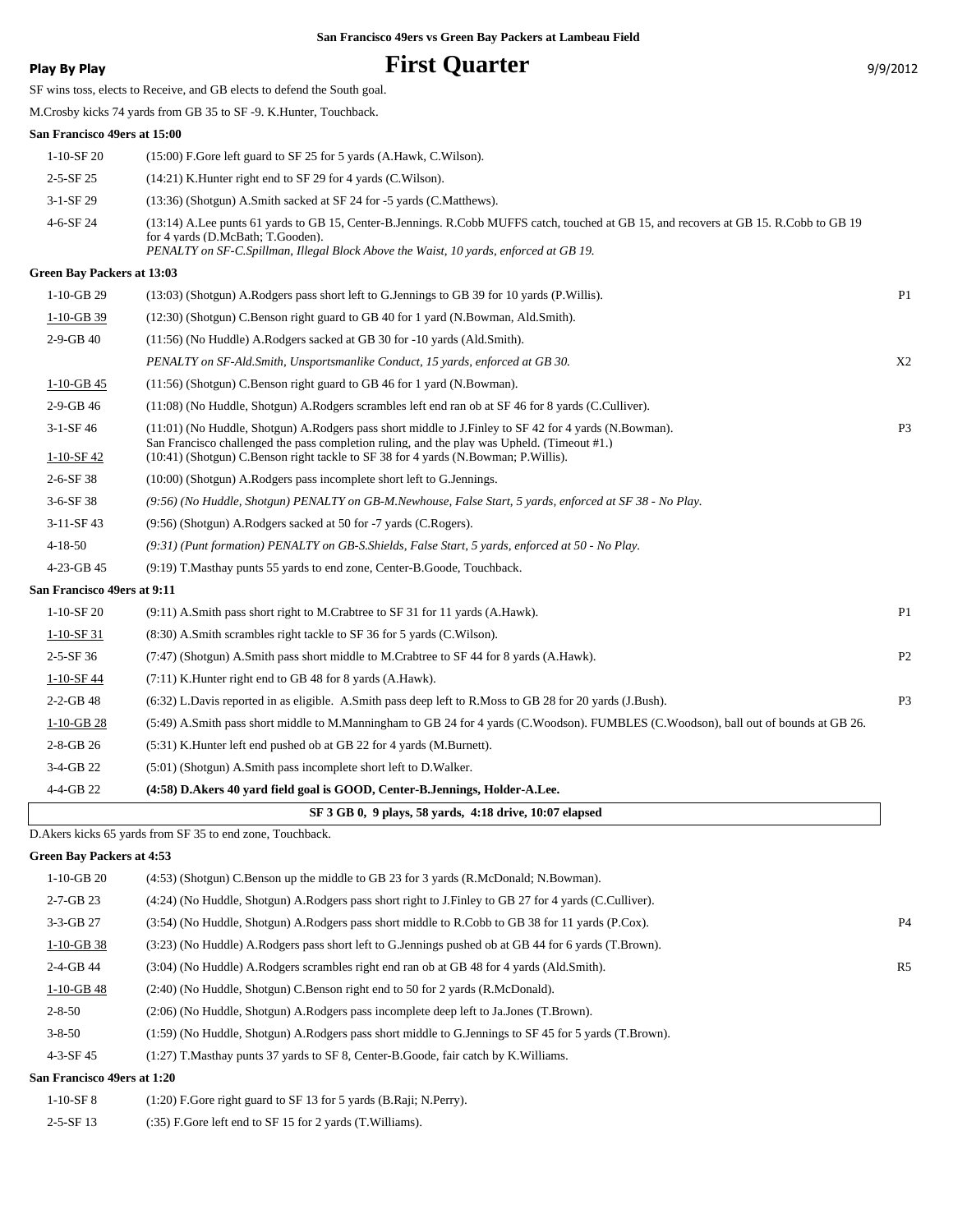|                            |       | San Francisco 49ers vs Green Bay Packers at Lambeau Field |                    |  |                 |  |                     |        |  |  |  |
|----------------------------|-------|-----------------------------------------------------------|--------------------|--|-----------------|--|---------------------|--------|--|--|--|
| <b>END OF OUARTER</b>      |       | Time                                                      | <b>First Downs</b> |  |                 |  | <b>Efficiencies</b> |        |  |  |  |
|                            | Score | Poss                                                      |                    |  | $R$ $P$ $X$ $T$ |  | 3 Down              | 4 Down |  |  |  |
| <b>San Francisco 49ers</b> | 3     | 7:35 0 3 0 3                                              |                    |  |                 |  | 0/2                 | 0/0    |  |  |  |
| <b>Green Bay Packers</b>   | 0     | 7:25 1 3 1 5                                              |                    |  |                 |  | 2/4                 | 0/0    |  |  |  |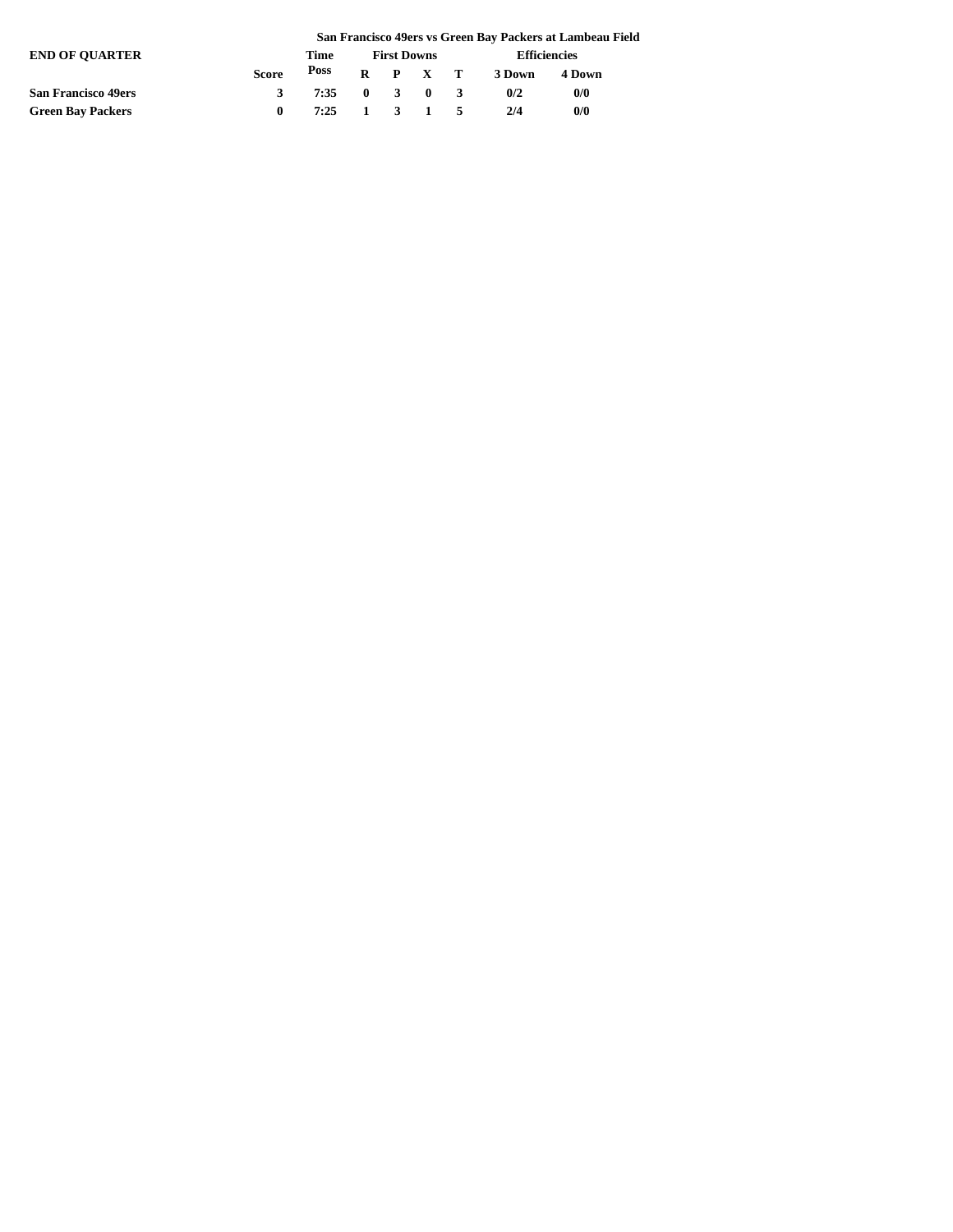| <b>Play By Play</b>            | <b>Second Quarter</b>                                                                                                             | 9/9/2012        |
|--------------------------------|-----------------------------------------------------------------------------------------------------------------------------------|-----------------|
| San Francisco 49ers continued. |                                                                                                                                   |                 |
| $3-3-SF$ 15                    | $(15:00)$ (Shotgun) A.Smith pass incomplete short middle to K.Williams.                                                           |                 |
|                                | PENALTY on GB-J.Bush, Defensive Pass Interference, 7 yards, enforced at SF 15 - No Play.                                          | X4              |
| $1 - 10 - SF$ 22               | (14:56) L.Davis and D.Kilgore reported in as eligible. F.Gore right end to SF 25 for 3 yards (D.Smith).                           |                 |
| $2 - 7 - SF$ 25                | (14:12) (Shotgun) A.Smith pass incomplete deep right to D.Walker [C.Matthews].                                                    |                 |
|                                | PENALTY on GB-C.Matthews, Roughing the Passer, 15 yards, enforced at SF 25 - No Play.                                             | X5              |
| $1 - 10 - SF - 40$             | (14:07) F.Gore right end to 50 for 10 yards (C.Wilson; A.Hawk).                                                                   | R <sub>6</sub>  |
| $1 - 10 - 50$                  | (13:25) A.Smith pass short right to V.Davis pushed ob at GB 40 for 10 yards (C.Woodson).                                          | P7              |
| $1-10-GB$ 40                   | (12:57) W. Tukuafu reported in as eligible. A. Smith pass short left to M. Crabtree pushed ob at GB 31 for 9 yards (T. Williams). |                 |
| $2-1-GB$ 31                    | (12:29) (Shotgun) A.Smith pass short middle to M.Crabtree to GB 15 for 16 yards (N.Perry).                                        | P8              |
| $1-10-GB$ 15                   | (11:54) L.Davis and W.Tukuafu reported in as eligible. K.Hunter right end to GB 14 for 1 yard (N.Perry).                          |                 |
| 2-9-GB 14                      | (11:14) (Shotgun) A.Smith pass short middle to R.Moss for 14 yards, TOUCHDOWN.                                                    | P <sub>9</sub>  |
|                                | D. Akers extra point is GOOD, Center-B. Jennings, Holder-A. Lee.                                                                  |                 |
|                                | SF 10 GB 0, 9 plays, 92 yards, 2 penalties, 5:10 drive, 3:50 elapsed                                                              |                 |
|                                | D. Akers kicks 65 yards from SF 35 to end zone, Touchback.                                                                        |                 |
| Green Bay Packers at 11:10     |                                                                                                                                   |                 |
| $1-10-GB$ 20                   | (11:10) (Shotgun) A.Rodgers pass deep left to J.Nelson to GB 48 for 28 yards (T.Brown).                                           | P <sub>6</sub>  |
| $1-10-GB$ 48                   | (10:34) (No Huddle, Shotgun) A.Rodgers pass short left to R.Cobb to SF 46 for 6 yards (T.Brown, N.Bowman).                        |                 |
| $2-4-SF46$                     | (10:01) (No Huddle, Shotgun) A.Rodgers pass short right to R.Cobb to SF 43 for 3 yards (N.Bowman).                                |                 |
| $3-1-SF$ 43                    | (9:30) (No Huddle, Shotgun) A.Rodgers pass short middle to R.Cobb to SF 38 for 5 yards (D.Goldson).                               | P7              |
| $1 - 10 - SF38$                | (9:02) (No Huddle, Shotgun) A.Rodgers pass incomplete deep right to Ja.Jones.                                                     |                 |
|                                | PENALTY on SF-Ald. Smith, Defensive Offside, 5 yards, enforced at SF 38 - No Play.                                                |                 |
| $1-5-SF33$                     | (8:56) (No Huddle, Shotgun) A.Rodgers pass short middle to Ja.Jones to SF 33 for no gain (D.Goldson, C.Culliver).                 |                 |
|                                | PENALTY on GB-T.Lang, Illegal Use of Hands, 10 yards, enforced at SF 33 - No Play.                                                |                 |
| $1 - 15 - SF$ 43               | (8.29) (No Huddle, Shotgun) A.Rodgers pass incomplete short right to J.Finley.                                                    |                 |
| 2-15-SF43                      | (8:24) (No Huddle, Shotgun) A.Rodgers pass short middle to J.Nelson to SF 30 for 13 yards (T.Brown).                              |                 |
| 3-2-SF 30                      | (7:40) (No Huddle, Shotgun) A.Rodgers pass deep right to Ja.Jones to SF 2 for 28 yards (C.Culliver).                              |                 |
|                                | PENALTY on GB-Ja.Jones, Offensive Pass Interference, 10 yards, enforced at SF 30 - No Play.                                       |                 |
| $3-12-SF40$                    | $(7.11)$ (Shotgun) A.Rodgers pass short right to J.Finley to SF 24 for 16 yards (C.Rogers).                                       | P <sub>8</sub>  |
| $1-10-SF24$                    | (6:33) (No Huddle) C.Benson right end to SF 23 for 1 yard (P.Willis).                                                             |                 |
| 2-9-SF 23                      | (5:53) (No Huddle, Shotgun) A.Rodgers pass short right to R.Cobb to SF 11 for 12 yards (P.Cox).                                   | P <sub>9</sub>  |
| $1 - 10 - SF$ 11               | (5:05) (No Huddle, Shotgun) PENALTY on GB-A.Rodgers, Delay of Game, 5 yards, enforced at SF 11 - No Play.                         |                 |
| $1-15-SF16$                    | (4:47) (No Huddle, Shotgun) A.Rodgers pass incomplete deep middle to J.Finley.                                                    |                 |
|                                | PENALTY on SF-P.Cox, Defensive Pass Interference, 15 yards, enforced at SF 16 - No Play.                                          | X10             |
| $1 - 1 - SF1$                  | (4:43) (Shotgun) A.Rodgers pass short right to J.Finley for 1 yard, TOUCHDOWN.                                                    | P <sub>11</sub> |
|                                | M.Crosby extra point is GOOD, Center-B.Goode, Holder-T.Masthay.                                                                   |                 |
|                                | SF 10 GB 7, 10 plays, 80 yards, 2 penalties, 6:30 drive, 10:20 elapsed                                                            |                 |
|                                | M.Crosby kicks 74 yards from GB 35 to SF -9. K.Hunter, Touchback.                                                                 |                 |
| San Francisco 49ers at 4:40    |                                                                                                                                   |                 |
| $1-10-SF20$                    | (4:40) A.Smith pass short right to M.Manningham pushed ob at SF 31 for 11 yards (T.Williams).                                     | P <sub>10</sub> |
| $1-10-SF$ 31                   | (4:40) W.Tukuafu reported in as eligible. A.Smith pass short middle to R.Moss to SF 42 for 11 yards (M.Burnett).                  | P <sub>11</sub> |
| $1 - 10 - SF$ 42               | (3:27) F.Gore left tackle to SF 47 for 5 yards (N.Perry).                                                                         |                 |
| $2 - 5 - SF 47$                | (2:52) A.Smith pass incomplete short middle to V.Davis.                                                                           |                 |
| $3 - 5 - SF$ 47                | (2:47) (Shotgun) A.Smith pass incomplete short right to V.Davis.                                                                  |                 |
|                                | PENALTY on GB-C.Woodson, Defensive Holding, 5 yards, enforced at SF 47 - No Play.                                                 | X12             |
| $1-10-GB$ 48                   | (2:43) F.Gore left tackle to GB 45 for 3 yards (D.Smith, A.Hawk).                                                                 |                 |
| Two-Minute Warning             |                                                                                                                                   |                 |
| $2 - 7 - GB$ 45                | (2:00) (Shotgun) A.Smith pass short left to M.Manningham to GB 34 for 11 yards (J.Bush).                                          | P <sub>13</sub> |
| $1 - 10 - GB$ 34               | (1:55) (Shotgun) A.Smith pass incomplete short left to D.Walker.                                                                  |                 |
|                                |                                                                                                                                   |                 |

2-10-GB 34 (1:50) A.Smith pass short middle to M.Crabtree to GB 25 for 9 yards (A.Hawk, M.Burnett).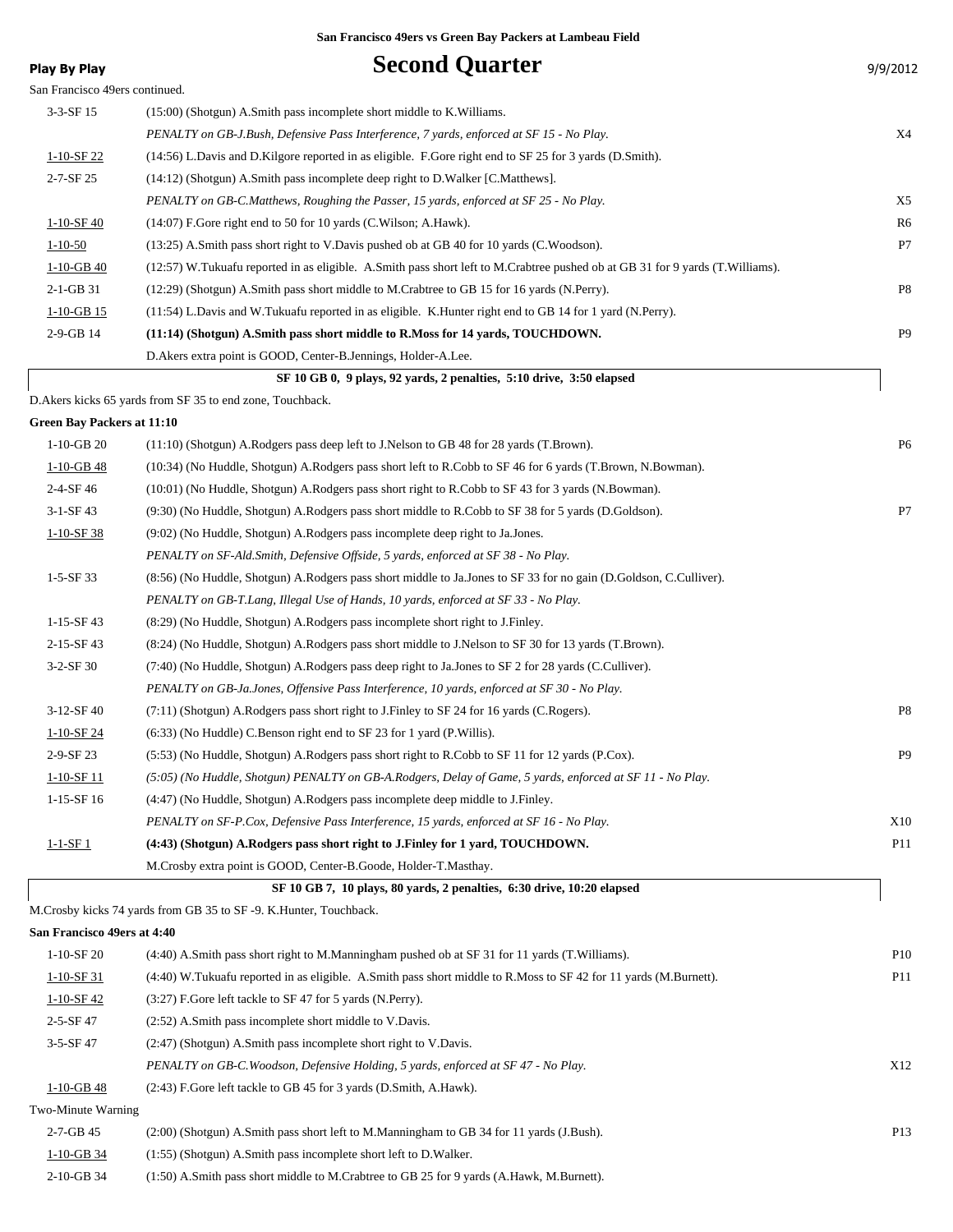|                                  |                                                                                                                                      |             |                |                    |   |     | San Francisco 49ers vs Green Bay Packers at Lambeau Field            |                     |  |     |
|----------------------------------|--------------------------------------------------------------------------------------------------------------------------------------|-------------|----------------|--------------------|---|-----|----------------------------------------------------------------------|---------------------|--|-----|
|                                  | Timeout #2 by SF at $01:05$ .                                                                                                        |             |                |                    |   |     |                                                                      |                     |  |     |
| 3-1-GB 25                        | (1:05) W.Tukuafu and L.Davis reported in as eligible. F.Gore right tackle to GB 25 for no gain (C.Woodson; A.Hawk).                  |             |                |                    |   |     |                                                                      |                     |  |     |
|                                  | Timeout #1 by GB at 00:59.                                                                                                           |             |                |                    |   |     |                                                                      |                     |  |     |
| 4-1-GB 25                        | (:59) W.Tukuafu, D.Kilgore and A.Davis reported in as eligible. D.Akers 43 yard field goal is GOOD, Center-B.Jennings, Holder-A.Lee. |             |                |                    |   |     |                                                                      |                     |  |     |
|                                  |                                                                                                                                      |             |                |                    |   |     | SF 13 GB 7, 10 plays, 55 yards, 1 penalty, 3:45 drive, 14:05 elapsed |                     |  |     |
|                                  | D.Akers kicks 65 yards from SF 35 to end zone, Touchback.                                                                            |             |                |                    |   |     |                                                                      |                     |  |     |
| <b>Green Bay Packers at 0:55</b> |                                                                                                                                      |             |                |                    |   |     |                                                                      |                     |  |     |
| $1-10-GB$ 20                     | (:55) (Shotgun) PENALTY on GB-B.Bulaga, False Start, 5 yards, enforced at GB 20 - No Play.                                           |             |                |                    |   |     |                                                                      |                     |  |     |
| $1-15-GB$ 15                     | (:55) (Shotgun) A.Rodgers pass incomplete short right.                                                                               |             |                |                    |   |     |                                                                      |                     |  |     |
| 2-15-GB 15                       | (:48) (Shotgun) A.Rodgers pass short middle to J.Finley to GB 22 for 7 yards (N.Bowman).                                             |             |                |                    |   |     |                                                                      |                     |  |     |
|                                  | Timeout #2 by GB at 00:39.                                                                                                           |             |                |                    |   |     |                                                                      |                     |  |     |
| $3 - 8 - GB$ 22                  | (:39) (Shotgun) A.Rodgers pass incomplete short left.                                                                                |             |                |                    |   |     |                                                                      |                     |  |     |
| 4-8-GB 22                        | (:32) T.Masthay punts 60 yards to SF 18, Center-B.Goode. K.Williams to SF 38 for 20 yards (R.Francois).                              |             |                |                    |   |     |                                                                      |                     |  |     |
| San Francisco 49ers at 0:18      |                                                                                                                                      |             |                |                    |   |     |                                                                      |                     |  |     |
| $1-10-SF38$                      | (:18) (Shotgun) C.Kaepernick left tackle to GB 45 for 17 yards (S.Shields).                                                          |             |                |                    |   |     |                                                                      |                     |  | R14 |
|                                  | Timeout #3 by SF at 00:11.                                                                                                           |             |                |                    |   |     |                                                                      |                     |  |     |
|                                  | Timeout #3 by GB at 00:11.                                                                                                           |             |                |                    |   |     |                                                                      |                     |  |     |
| $1-10-GB$ 45                     | (:11) (Shotgun) A.Smith pass incomplete short right to M.Crabtree.                                                                   |             |                |                    |   |     |                                                                      |                     |  |     |
| 2-10-GB 45                       | $(0.06)$ (Shotgun) A.Smith pass incomplete short right to M.Crabtree.                                                                |             |                |                    |   |     |                                                                      |                     |  |     |
| 3-10-GB 45                       | (:02) D.Akers 63 vard field goal is GOOD, Center-B.Jennings, Holder-A.Lee.                                                           |             |                |                    |   |     |                                                                      |                     |  |     |
|                                  |                                                                                                                                      |             |                |                    |   |     | SF 16 GB 7, 4 plays, 17 vards, 0:18 drive, 15:00 elapsed             |                     |  |     |
| <b>END OF QUARTER</b>            |                                                                                                                                      | <b>Time</b> |                | <b>First Downs</b> |   |     |                                                                      | <b>Efficiencies</b> |  |     |
|                                  | <b>Score</b>                                                                                                                         | <b>Poss</b> | $\mathbf R$    | P                  | X | т   | 3 Down                                                               | 4 Down              |  |     |
| <b>San Francisco 49ers</b>       | 16                                                                                                                                   | 7:53        | $\overline{2}$ | 6                  | 3 | -11 | 0/1                                                                  | 0/0                 |  |     |

**Green Bay Packers 7 7:07 0 5 1 6 2/3 0/0**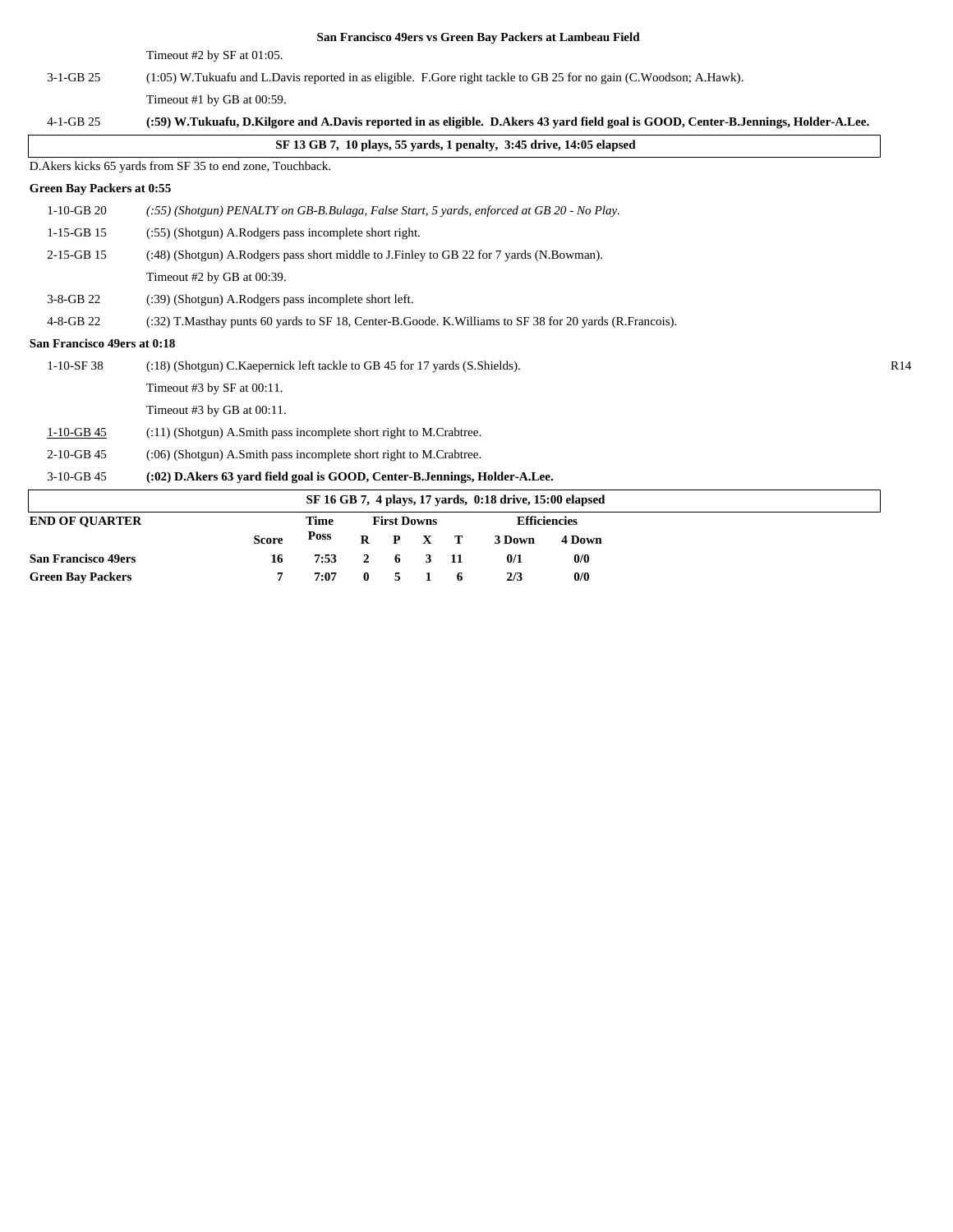**Play By Play Play Play Play Play By Play Play By Play Play By Play Play Play Play Play Play Play Play Play Play Play Play Play Play Play Play Play Play Play Play Play**

|                                  | GB elects to Receive, and SF elects to defend the South goal.                                                                                                                                                                                                                                                                                                                                                            |      |             |                         |                  |                         |                                                         |                     |        |                 |
|----------------------------------|--------------------------------------------------------------------------------------------------------------------------------------------------------------------------------------------------------------------------------------------------------------------------------------------------------------------------------------------------------------------------------------------------------------------------|------|-------------|-------------------------|------------------|-------------------------|---------------------------------------------------------|---------------------|--------|-----------------|
|                                  | D. Akers kicks 68 yards from SF 35 to GB -3. R. Cobb to GB 21 for 24 yards (L. Grant).                                                                                                                                                                                                                                                                                                                                   |      |             |                         |                  |                         |                                                         |                     |        |                 |
|                                  | Green Bay Packers at 15:00, (1st play from scrimmage 14:54)                                                                                                                                                                                                                                                                                                                                                              |      |             |                         |                  |                         |                                                         |                     |        |                 |
| $1-10-GB21$                      | (14:54) C.Benson left tackle to GB 23 for 2 yards (J.Smith).                                                                                                                                                                                                                                                                                                                                                             |      |             |                         |                  |                         |                                                         |                     |        |                 |
| $2 - 8 - GB$ 23                  | (14:11) (Shotgun) A.Rodgers pass short right to J.Nelson pushed ob at GB 30 for 7 yards (C.Culliver).                                                                                                                                                                                                                                                                                                                    |      |             |                         |                  |                         |                                                         |                     |        |                 |
|                                  | Timeout #1 by GB at 13:41.                                                                                                                                                                                                                                                                                                                                                                                               |      |             |                         |                  |                         |                                                         |                     |        |                 |
| $3-1-GB$ 30                      | (13:41) A.Rodgers pass incomplete deep middle to J.Nelson.                                                                                                                                                                                                                                                                                                                                                               |      |             |                         |                  |                         |                                                         |                     |        |                 |
| $4-1-GB$ 30                      | (13:33) T.Masthay punts 54 yards to SF 16, Center-B.Goode, fair catch by K.Williams.                                                                                                                                                                                                                                                                                                                                     |      |             |                         |                  |                         |                                                         |                     |        |                 |
| San Francisco 49ers at 13:25     |                                                                                                                                                                                                                                                                                                                                                                                                                          |      |             |                         |                  |                         |                                                         |                     |        |                 |
| $1-10-SF16$                      | $(13:25)$ A.Smith sacked at SF 13 for -3 yards $(C.Woodson)$ .                                                                                                                                                                                                                                                                                                                                                           |      |             |                         |                  |                         |                                                         |                     |        |                 |
| 2-13-SF 13                       | (12:49) (Shotgun) A.Smith pass short right to M.Manningham pushed ob at SF 18 for 5 yards (A.Hawk).                                                                                                                                                                                                                                                                                                                      |      |             |                         |                  |                         |                                                         |                     |        |                 |
| $3-8-SF$ 18                      | (12:17) (Shotgun) A.Smith pass short right to M.Crabtree pushed ob at SF 38 for 20 yards (D.Smith).                                                                                                                                                                                                                                                                                                                      |      |             |                         |                  |                         |                                                         |                     |        | P <sub>15</sub> |
| $1 - 10 - SF$ 38                 | $(11:28)$ F.Gore right end to GB 41 for 21 yards $(A.Hawk)$ .                                                                                                                                                                                                                                                                                                                                                            |      |             |                         |                  |                         |                                                         |                     |        | R <sub>16</sub> |
| $1 - 10 - GB - 41$               | (10:48) F.Gore right tackle to GB 38 for 3 yards (A.Hawk, M.Burnett).                                                                                                                                                                                                                                                                                                                                                    |      |             |                         |                  |                         |                                                         |                     |        |                 |
| $2 - 7 - GB$ 38                  | $(10:06)$ A.Smith pass short middle to V.Davis to GB 9 for 29 yards (J.Bush).                                                                                                                                                                                                                                                                                                                                            |      |             |                         |                  |                         |                                                         |                     |        | P17             |
|                                  | Timeout #1 by SF at 09:17.                                                                                                                                                                                                                                                                                                                                                                                               |      |             |                         |                  |                         |                                                         |                     |        |                 |
| $1-9-GB9$<br>$2-1-GB$ 1          | (9:17) L.Davis reported in as eligible. K.Hunter left end for 9 yards, TOUCHDOWN.<br>The Replay Assistant challenged the runner broke the plane ruling, and the play was REVERSED.<br>L. Davis and L. Davis reported in as eligible. K. Hunter left end ran ob at GB 1 for 8 yards (M. Burnett).<br>(9:13) W.Tukuafu reported in as eligible. PENALTY on SF-W.Tukuafu, False Start, 5 yards, enforced at GB 1 - No Play. |      |             |                         |                  |                         |                                                         |                     |        |                 |
| $2-6-GB$ 6                       | (9:03) (Shotgun) A.Smith pass short right to R.Moss to GB 4 for 2 yards (T.Williams; M.Burnett).                                                                                                                                                                                                                                                                                                                         |      |             |                         |                  |                         |                                                         |                     |        |                 |
| $3-4-GB$ 4                       | (8:21) (Shotgun) A.Smith pass short left to V.Davis for 4 yards, TOUCHDOWN.                                                                                                                                                                                                                                                                                                                                              |      |             |                         |                  |                         |                                                         |                     |        | P <sub>18</sub> |
|                                  | D. Akers extra point is GOOD, Center-B. Jennings, Holder-A. Lee.                                                                                                                                                                                                                                                                                                                                                         |      |             |                         |                  |                         |                                                         |                     |        |                 |
|                                  |                                                                                                                                                                                                                                                                                                                                                                                                                          |      |             |                         |                  |                         | SF 23 GB 7, 9 plays, 84 yards, 5:09 drive, 6:44 elapsed |                     |        |                 |
|                                  | D. Akers kicks 70 yards from SF 35 to GB -5. R. Cobb to GB 23 for 28 yards (D. Walker).                                                                                                                                                                                                                                                                                                                                  |      |             |                         |                  |                         |                                                         |                     |        |                 |
|                                  | Green Bay Packers at 8:16, (1st play from scrimmage 8:10)                                                                                                                                                                                                                                                                                                                                                                |      |             |                         |                  |                         |                                                         |                     |        |                 |
| $1-10-GB$ 23                     | (8:10) (Shotgun) A.Rodgers pass short left to J.Finley pushed ob at GB 33 for 10 yards (P.Willis; D.Whitner).                                                                                                                                                                                                                                                                                                            |      |             |                         |                  |                         |                                                         |                     |        | P <sub>12</sub> |
| $1-10-GB$ 33                     | (7:44) C.Benson right end to GB 34 for 1 yard (C.Rogers).                                                                                                                                                                                                                                                                                                                                                                |      |             |                         |                  |                         |                                                         |                     |        |                 |
| $2-9-GB$ 34                      | (7:03) (Shotgun) A.Rodgers pass short right to J.Nelson to GB 43 for 9 yards (P.Willis).                                                                                                                                                                                                                                                                                                                                 |      |             |                         |                  |                         |                                                         |                     |        | P13             |
| $1 - 10 - GB - 43$               | (6:21) C.Benson left guard to GB 46 for 3 yards (R.McDonald, D.Goldson).                                                                                                                                                                                                                                                                                                                                                 |      |             |                         |                  |                         |                                                         |                     |        |                 |
| $2 - 7 - GB$ 46                  | (5:39) A.Rodgers scrambles right guard to SF 49 for 5 yards (P.Willis).                                                                                                                                                                                                                                                                                                                                                  |      |             |                         |                  |                         |                                                         |                     |        |                 |
| $3-2-SF49$                       | (4:50) (Shotgun) A.Rodgers pass incomplete short right to J.Finley.                                                                                                                                                                                                                                                                                                                                                      |      |             |                         |                  |                         |                                                         |                     |        |                 |
| 4-2-SF 49                        | (4:46) T.Masthay punts 45 yards to SF 4, Center-B.Goode, out of bounds.                                                                                                                                                                                                                                                                                                                                                  |      |             |                         |                  |                         |                                                         |                     |        |                 |
| San Francisco 49ers at 4:36      |                                                                                                                                                                                                                                                                                                                                                                                                                          |      |             |                         |                  |                         |                                                         |                     |        |                 |
| $1 - 10 - SF4$                   | (4:36) L. Davis reported in as eligible. F. Gore left end pushed ob at SF 11 for 7 yards (A. Hawk).                                                                                                                                                                                                                                                                                                                      |      |             |                         |                  |                         |                                                         |                     |        |                 |
| 2-3-SF 11                        | (4:10) K. Hunter left tackle to SF 15 for 4 yards (D. Smith, N. Perry).                                                                                                                                                                                                                                                                                                                                                  |      |             |                         |                  |                         |                                                         |                     |        | R <sub>19</sub> |
| $1-10-SF$ 15                     | (3:28) A.Smith sacked at SF 10 for -5 yards (sack split by C.Woodson and C.Matthews).                                                                                                                                                                                                                                                                                                                                    |      |             |                         |                  |                         |                                                         |                     |        |                 |
| $2-15-SF10$                      | (2:51) F.Gore left end pushed ob at SF 26 for 16 yards (J.McMillian).                                                                                                                                                                                                                                                                                                                                                    |      |             |                         |                  |                         |                                                         |                     |        | R <sub>20</sub> |
| $1 - 10 - SF$ 26                 | (2:28) L.Davis and D.Kilgore reported in as eligible. K.Hunter right end to SF 31 for 5 yards (D.Smith).                                                                                                                                                                                                                                                                                                                 |      |             |                         |                  |                         |                                                         |                     |        |                 |
| $2 - 5 - SF31$                   | $(1:43)$ A.Smith pass incomplete deep right to V.Davis.                                                                                                                                                                                                                                                                                                                                                                  |      |             |                         |                  |                         |                                                         |                     |        |                 |
| $3-5-SF31$                       | (1:37) (Shotgun) A.Smith pass short left to M.Crabtree pushed ob at SF 34 for 3 yards (J.Bush) [C.Matthews].                                                                                                                                                                                                                                                                                                             |      |             |                         |                  |                         |                                                         |                     |        |                 |
| 4-2-SF 34                        | (:53) A.Lee punts 47 yards to GB 19, Center-B.Jennings, fair catch by R.Cobb.                                                                                                                                                                                                                                                                                                                                            |      |             |                         |                  |                         |                                                         |                     |        |                 |
| <b>Green Bay Packers at 0:46</b> |                                                                                                                                                                                                                                                                                                                                                                                                                          |      |             |                         |                  |                         |                                                         |                     |        |                 |
| $1-10-GB$ 19                     | (:46) (Shotgun) A.Rodgers pass incomplete short middle to J.Finley [A.Brooks].                                                                                                                                                                                                                                                                                                                                           |      |             |                         |                  |                         |                                                         |                     |        |                 |
| 2-10-GB 19                       | P14<br>(:41) (Shotgun) A.Rodgers pass short middle to R.Cobb to GB 35 for 16 yards (D.Whitner).                                                                                                                                                                                                                                                                                                                          |      |             |                         |                  |                         |                                                         |                     |        |                 |
| $1 - 10 - GB$ 35                 | (:04) (No Huddle, Shotgun) A.Rodgers pass short right to Ja.Jones to GB 48 for 13 yards (R.McDonald).                                                                                                                                                                                                                                                                                                                    |      |             |                         |                  |                         |                                                         |                     |        | P <sub>15</sub> |
| <b>END OF QUARTER</b>            |                                                                                                                                                                                                                                                                                                                                                                                                                          | Time |             | <b>First Downs</b>      |                  |                         |                                                         | <b>Efficiencies</b> |        |                 |
|                                  | <b>Score</b>                                                                                                                                                                                                                                                                                                                                                                                                             | Poss | $\mathbf R$ | P                       | X                | т                       | 3 Down                                                  |                     | 4 Down |                 |
| <b>San Francisco 49ers</b>       | 23                                                                                                                                                                                                                                                                                                                                                                                                                       | 8:59 | 3           | 3                       | $\boldsymbol{0}$ | 6                       | 2/3                                                     |                     | 0/0    |                 |
| <b>Green Bay Packers</b>         | 7                                                                                                                                                                                                                                                                                                                                                                                                                        | 6:01 | $\bf{0}$    | $\overline{\mathbf{4}}$ | $\bf{0}$         | $\overline{\mathbf{4}}$ | 0/2                                                     |                     | 0/0    |                 |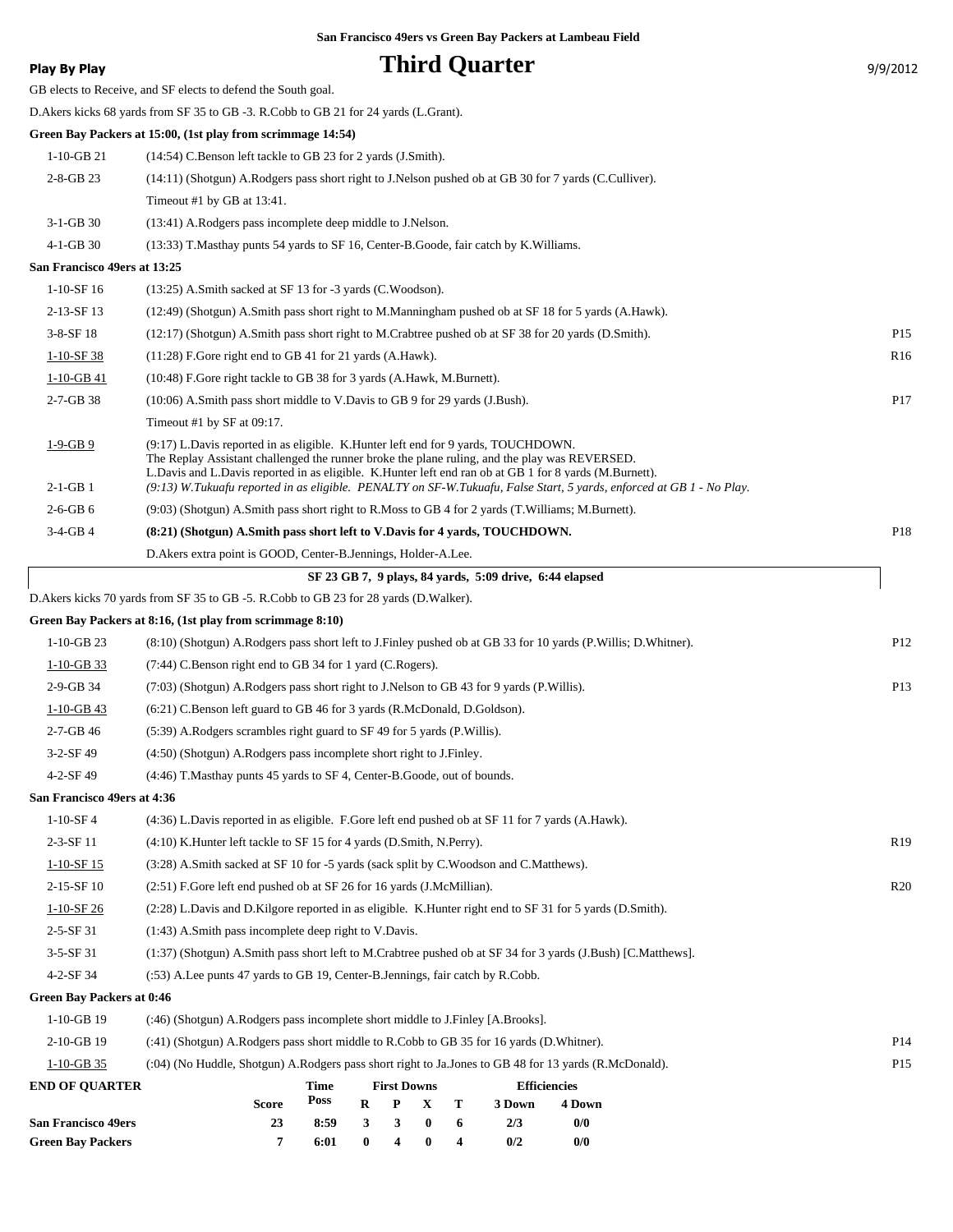### **Play By Play Play Play Play Play By Play Play By Play Play By Play Play Play Play Play Play Play Play Play Play Play Play Play Play Play Play Play Play Play Play Play**

1-10-GB 48 (15:00) (Shotgun) A.Rodgers pass short left to G.Jennings pushed ob at SF 48 for 4 yards (T.Brown).

Green Bay Packers continued.

| $2 - 6 - SF$ 48                             | (14:24) (No Huddle, Shotgun) A.Rodgers pass incomplete short middle to J.Finley (N.Bowman).                                                                                            |                 |
|---------------------------------------------|----------------------------------------------------------------------------------------------------------------------------------------------------------------------------------------|-----------------|
| $3-6-SF48$                                  | (14:20) (No Huddle, Shotgun) A.Rodgers pass incomplete short middle to G.Jennings.                                                                                                     |                 |
| 4-6-SF 48                                   | (14:13) T. Masthay punts 38 yards to SF 10, Center-B. Goode, fair catch by K. Williams.                                                                                                |                 |
| San Francisco 49ers at 14:06                |                                                                                                                                                                                        |                 |
| $1-10-SF10$                                 | (14:06) W.Tukuafu reported in as eligible. F.Gore left tackle to SF 13 for 3 yards (D.Smith, M.Burnett).                                                                               |                 |
| $2 - 7 - SF$ 13                             | $(13:22)$ A.Smith sacked at SF 13 for 0 yards (M.Burnett).                                                                                                                             |                 |
|                                             | PENALTY on SF-J.Staley, Offensive Holding, 7 yards, enforced at SF 13 - No Play.                                                                                                       |                 |
| $2-14-SF6$                                  | (13:01) K. Hunter right end to SF 8 for 2 yards (N. Perry).                                                                                                                            |                 |
| $3-12-SF8$                                  | $(12:17)$ (Shotgun) F.Gore up the middle to SF 14 for 6 yards (N.Perry).                                                                                                               |                 |
| 4-6-SF 14                                   | (11:35) A.Lee punts 61 yards to GB 25, Center-B.Jennings. R.Cobb for 75 yards, TOUCHDOWN.<br>The Replay Assistant challenged the runner was in bounds ruling, and the play was Upheld. |                 |
| Green Bay Packers at 11:16                  |                                                                                                                                                                                        |                 |
|                                             | TWO-POINT CONVERSION ATTEMPT. A.Rodgers pass to J.Nelson is complete. ATTEMPT SUCCEEDS.                                                                                                |                 |
|                                             | SF 23 GB 15, 0 plays, 75 yards, 0:00 drive, 3:44 elapsed                                                                                                                               |                 |
| San Francisco 49ers at 11:16                | M.Crosby kicks 72 yards from GB 35 to SF-7. K.Hunter, Touchback.                                                                                                                       |                 |
| $1-10-SF20$                                 |                                                                                                                                                                                        |                 |
|                                             | $(11:16)$ (Shotgun) A.Smith scrambles up the middle to SF 25 for 5 yards (N.Perry).<br>(10:35) K. Williams right tackle to SF 28 for 3 yards (D. Smith).                               |                 |
| $2 - 5 - SF$ 25                             | (9:53) (Shotgun) A.Smith pass short left to F.Gore to SF 29 for 1 yard (S.Shields).                                                                                                    |                 |
| $3-2-SF28$                                  | San Francisco challenged the first down ruling, and the play was Upheld. (Timeout #2.)                                                                                                 |                 |
| 4-1-SF 29                                   | (9:06) A.Lee punts 46 yards to GB 25, Center-B.Jennings, fair catch by R.Cobb.                                                                                                         |                 |
| Green Bay Packers at 8:59                   |                                                                                                                                                                                        |                 |
| $1-10-GB$ 25<br>San Francisco 49ers at 8:50 | (8:59) A.Rodgers pass short middle intended for G.Jennings INTERCEPTED by N.Bowman at GB 34. N.Bowman to GB 23 for 11 yards<br>$(C.Benson)$ .                                          |                 |
| $1-10-GB$ 23                                | (8:50) L.Davis and D.Kilgore reported in as eligible. F.Gore right end for 23 yards, TOUCHDOWN.                                                                                        | R21             |
|                                             | D. Akers extra point is GOOD, Center-B. Jennings, Holder-A. Lee.                                                                                                                       |                 |
|                                             | SF 30 GB 15, 1 plays, 23 yards, 0:09 drive, 6:19 elapsed                                                                                                                               |                 |
|                                             | D. Akers kicks 62 yards from SF 35 to GB 3. R. Cobb to GB 24 for 21 yards (C. Culliver).                                                                                               |                 |
|                                             | Green Bay Packers at 8:41, (1st play from scrimmage 8:36)                                                                                                                              |                 |
| 1-10-GB 24                                  | (8:36) (Shotgun) A.Rodgers pass incomplete short middle to G.Jennings.                                                                                                                 |                 |
|                                             | PENALTY on SF-C.Rogers, Defensive Pass Interference, 4 yards, enforced at GB 24 - No Play.                                                                                             | X16             |
| $1-10-GB$ 28                                | (8:32) (Shotgun) A.Rodgers pass short left to R.Cobb pushed ob at GB 35 for 7 yards (C.Rogers).                                                                                        |                 |
| 2-3-GB 35                                   | (8:11) (No Huddle, Shotgun) A.Rodgers pass short left to R.Cobb ran ob at GB 47 for 12 yards.                                                                                          |                 |
|                                             | PENALTY on GB-B.Bulaga, Offensive Holding, 10 yards, enforced at GB 35 - No Play.                                                                                                      |                 |
| 2-13-GB 25                                  | (7:44) (Shotgun) A.Rodgers pass short right to J.Nelson to GB 32 for 7 yards (D.Whitner).                                                                                              |                 |
| 3-6-GB 32                                   | (7:15) (No Huddle, Shotgun) A.Rodgers pass deep right to Ja.Jones pushed ob at SF 19 for 49 yards (N.Bowman).                                                                          | P17             |
| $1-10-SF$ 19                                | (6:50) (Shotgun) A.Rodgers pass short left to Ja.Jones to SF 10 for 9 yards (D.Whitner).                                                                                               |                 |
| $2-1-SF10$                                  | (6:09) (No Huddle, Shotgun) A.Rodgers pass short left to Ja.Jones for 10 yards, TOUCHDOWN.                                                                                             | P <sub>18</sub> |
|                                             | M.Crosby extra point is GOOD, Center-B.Goode, Holder-T.Masthay.                                                                                                                        |                 |
|                                             | SF 30 GB 22, 5 plays, 76 yards, 1 penalty, 2:36 drive, 8:55 elapsed                                                                                                                    |                 |
|                                             | M.Crosby kicks 70 yards from GB 35 to SF -5. K.Hunter to SF 26 for 31 yards (C.Hayward, J.Bush).                                                                                       |                 |
|                                             | San Francisco 49ers at 6:05, (1st play from scrimmage 5:58)                                                                                                                            |                 |
| $1-10-SF$ 26                                | (5:58) K. Hunter right guard to SF 31 for 5 yards (R. Pickett, A. Hawk).                                                                                                               |                 |
| 2-5-SF 31                                   | (5:18) L.Davis and D.Kilgore reported in as eligible. A.Smith pass short right to B.Miller to SF 46 for 15 yards (A.Hawk).                                                             | P <sub>22</sub> |
| $1-10-SF46$                                 | (4:46) F.Gore right tackle to SF 46 for no gain (D.Smith).                                                                                                                             |                 |
|                                             | Timeout #3 by SF at 04:01.                                                                                                                                                             |                 |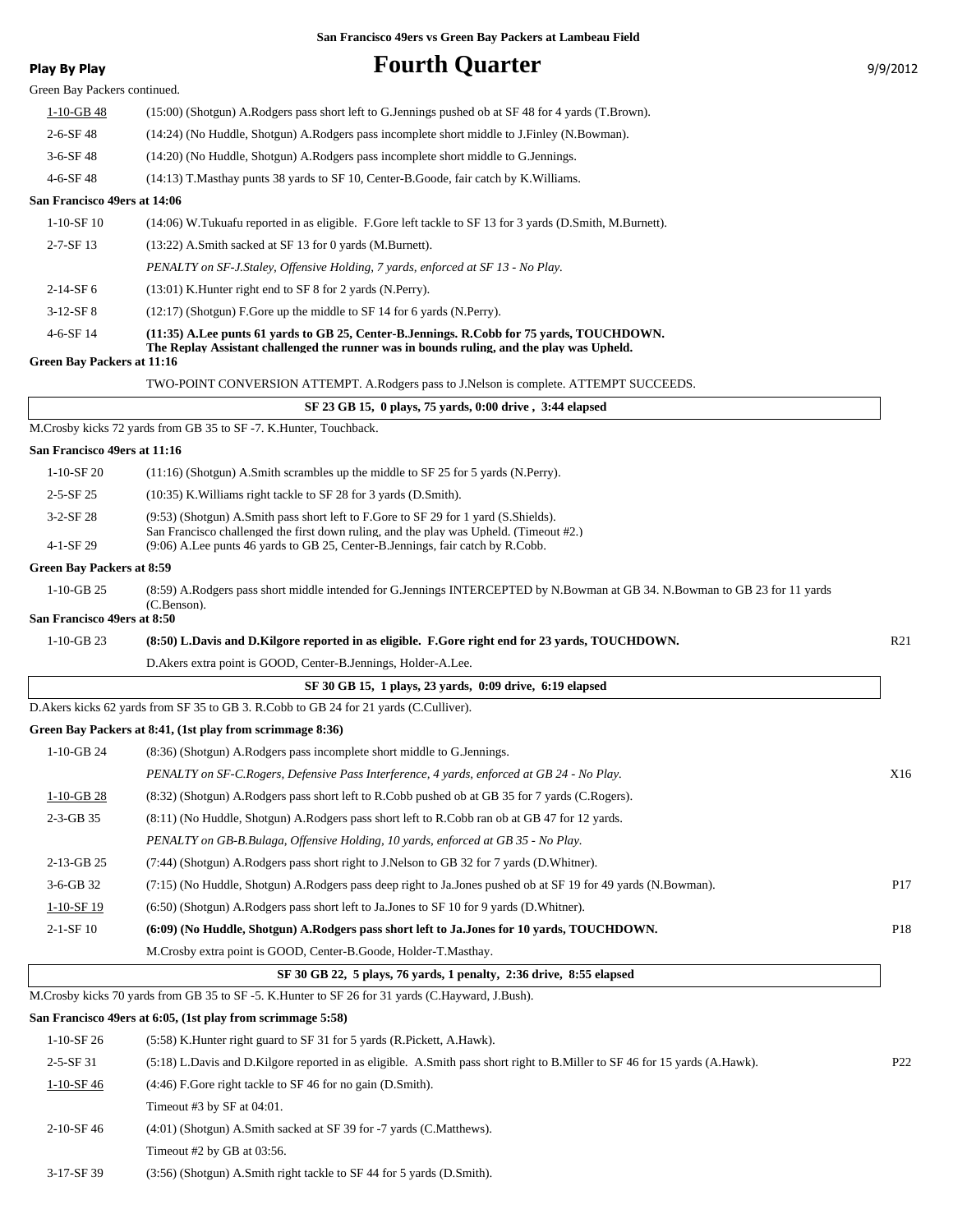|  | San Francisco 49ers vs Green Bay Packers at Lambeau Field |
|--|-----------------------------------------------------------|
|  |                                                           |

Timeout #3 by GB at 03:45.

| 4-12-SF 44                                | (3:45) A.Lee punts 41 yards to GB 15, Center-B.Jennings. R.Cobb to GB 16 for 1 yard (T.Brock).           |                 |
|-------------------------------------------|----------------------------------------------------------------------------------------------------------|-----------------|
| <b>Green Bay Packers at 3:37</b>          |                                                                                                          |                 |
| $1-10-GB$ 16                              | (3:37) (Shotgun) A.Rodgers pass incomplete short left to G.Jennings (D.Whitner).                         |                 |
| $2-10-GB$ 16                              | (3:34) (Shotgun) A.Rodgers scrambles left guard to GB 17 for 1 yard (A.Brooks).                          |                 |
| $3-9-GB$ 17                               | (3:00) (No Huddle, Shotgun) A.Rodgers pass short middle to R.Cobb to GB 27 for 10 yards (N.Bowman).      | P <sub>19</sub> |
| $1-10-GB$ 27                              | (2:35) (No Huddle, Shotgun) A.Rodgers pass short middle to J.Finley to GB 32 for 5 yards (N.Bowman).     |                 |
| $2-5-GB$ 32                               | (2:10) (No Huddle, Shotgun) A.Rodgers pass short middle to G.Jennings to GB 41 for 9 yards (C.Culliver). | P <sub>20</sub> |
| Two-Minute Warning                        |                                                                                                          |                 |
| $1-10-GB$ 41                              | (2:00) (Shotgun) PENALTY on SF-A.Brooks, Neutral Zone Infraction, 5 yards, enforced at GB 41 - No Play.  |                 |
| $1-5-GB46$                                | (2:00) (Shotgun) A.Rodgers scrambles right end ran ob at SF 45 for 9 yards (Ald.Smith).                  | R21             |
| $1-10-SF$ 45                              | (1:53) (Shotgun) A.Rodgers pass incomplete short left to Ja.Jones [A.Brooks].                            |                 |
| 2-10-SF 45                                | (1:50) (No Huddle, Shotgun) A.Rodgers sacked at GB 48 for -7 yards (A.Brooks).                           |                 |
| 3-17-GB 48                                | (1:22) (No Huddle, Shotgun) A.Rodgers pass short middle to R.Cobb to SF 45 for 7 yards (D.Goldson).      |                 |
| $4-10-SF$ 45                              | (:54) (No Huddle, Shotgun) A.Rodgers pass incomplete deep right to J.Nelson (C.Culliver).                |                 |
| San Francisco 49ers at 0:49               |                                                                                                          |                 |
| $\sim$ $\sim$ $\sim$ $\sim$ $\sim$ $\sim$ |                                                                                                          |                 |

1-10-SF 45 (:49) A.Smith kneels to SF 44 for -1 yards.

| $2 - 11 - SF44$            | $(26)$ A.Smith kneels to SF 43 for $-1$ vards. |      |                    |              |                     |        |        |  |
|----------------------------|------------------------------------------------|------|--------------------|--------------|---------------------|--------|--------|--|
| <b>END OF OUARTER</b>      | Time                                           |      | <b>First Downs</b> |              | <b>Efficiencies</b> |        |        |  |
|                            | <b>Score</b>                                   | Poss |                    |              | $R$ $P$ $X$ $T$     | 3 Down | 4 Down |  |
| <b>San Francisco 49ers</b> | 30                                             | 8:33 |                    |              | 1 1 0               | 0/3    | 0/0    |  |
| <b>Green Bay Packers</b>   | 22                                             | 6:27 | $\mathbf{1}$       | $\mathbf{4}$ | $\blacksquare$      | 2/4    | 0/1    |  |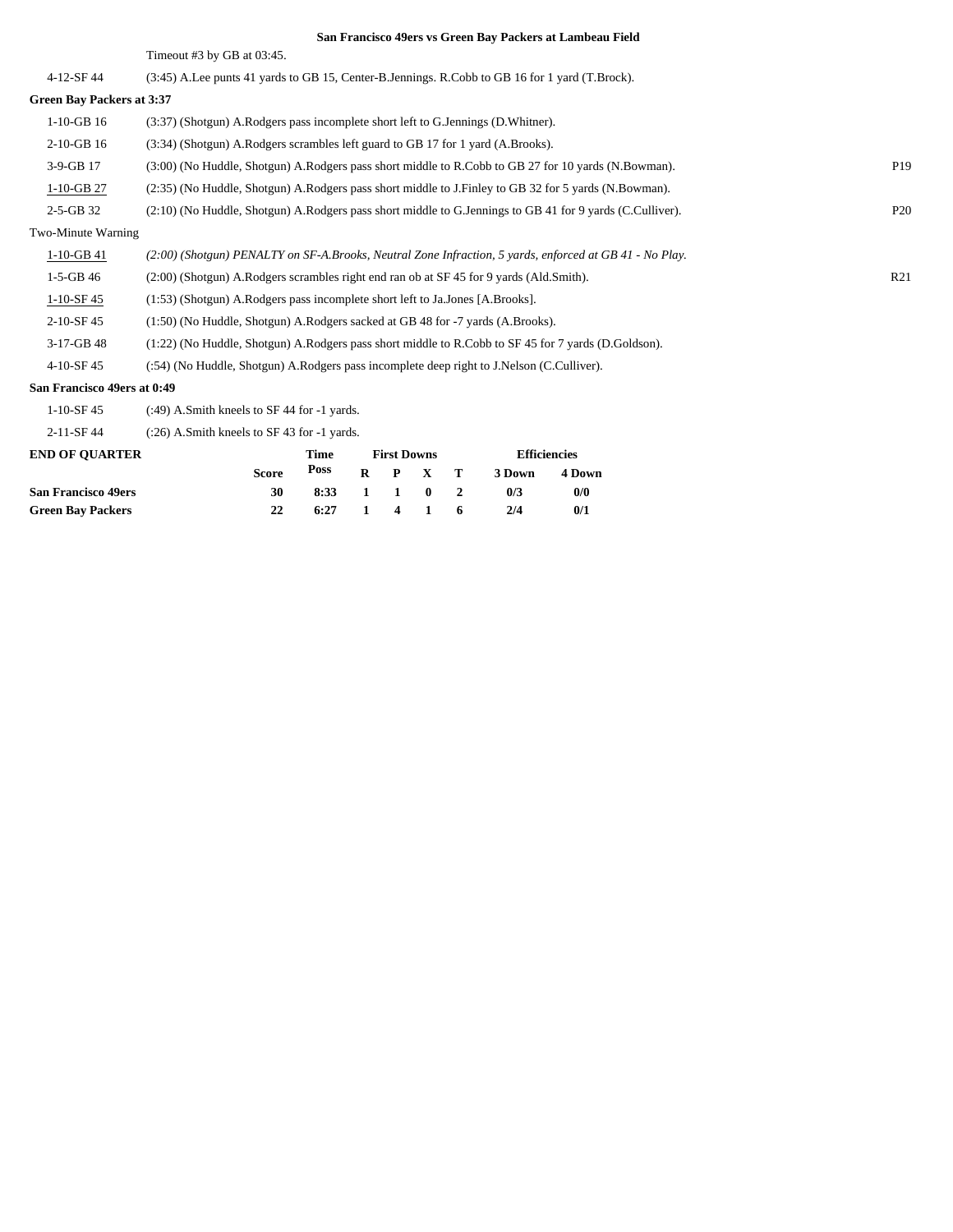### **Miscellaneous Statistics Report**

**San Francisco 49ers vs Green Bay Packers 9/9/2012 at Lambeau Field**

### **Ten Longest Plays for San Francisco 49ers**

| Yards | Otr | <b>Play Start</b>             | <b>Play Description</b>                                                                                                    |
|-------|-----|-------------------------------|----------------------------------------------------------------------------------------------------------------------------|
| 29    |     | $3$ 2-7-GB 38                 | (10:06) A.Smith pass short middle to V.Davis to GB 9 for 29 yards (J.Bush).                                                |
| 23    |     | 4 1-10-GB 23                  | (8:50) L.Davis and D.Kilgore reported in as eligible. F.Gore right end for 23 yards, TOUCHDOWN.                            |
| 21    |     | 3 1-10-SF 38                  | (11:28) F. Gore right end to GB 41 for 21 yards (A. Hawk).                                                                 |
| 20    |     | $1 \quad 2 - 2 - GB \quad 48$ | (6:32) L.Davis reported in as eligible. A.Smith pass deep left to R.Moss to GB 28 for 20 yards (J.Bush).                   |
| 20    |     | $3 - 3 - 8 - SF$ 18           | (12:17) (Shotgun) A.Smith pass short right to M.Crabtree pushed ob at SF 38 for 20 yards (D.Smith).                        |
| 17    |     | 2 1-10-SF 38                  | (:18) (Shotgun) C.Kaepernick left tackle to GB 45 for 17 yards (S.Shields).                                                |
| 16    |     | 2 $2 - 1 - GB$ 31             | (12:29) (Shotqun) A.Smith pass short middle to M.Crabtree to GB 15 for 16 yards (N.Perry).                                 |
| 16    |     | 3 2-15-SF 10                  | (2:51) F. Gore left end pushed ob at SF 26 for 16 yards (J. McMillian).                                                    |
| 15    |     | 4 2-5-SF 31                   | (5:18) L.Davis and D.Kilgore reported in as eligible. A.Smith pass short right to B.Miller to SF 46 for 15 yards (A.Hawk). |
| 14    |     | 2 2-9-GB 14                   | (11:14) (Shotgun) A.Smith pass short middle to R.Moss for 14 yards, TOUCHDOWN.                                             |

#### **Ten Longest Plays for Green Bay Packers**

| Yards | <b>Otr</b> | <b>Play Start</b>              | <b>Play Description</b>                                                                                       |
|-------|------------|--------------------------------|---------------------------------------------------------------------------------------------------------------|
| 49    |            | 4 3-6-GB 32                    | (7:15) (No Huddle, Shotgun) A.Rodgers pass deep right to Ja.Jones pushed ob at SF 19 for 49 yards (N.Bowman). |
| 28    |            | $2 \quad 1 - 10 - GB \quad 20$ | (11:10) (Shotgun) A.Rodgers pass deep left to J.Nelson to GB 48 for 28 yards (T.Brown).                       |
| 16    |            | 2 3-12-SF 40                   | (7:11) (Shotgun) A.Rodgers pass short right to J.Finley to SF 24 for 16 yards (C.Rogers).                     |
| 16    |            | 3 2-10-GB 19                   | (:41) (Shotgun) A.Rodgers pass short middle to R.Cobb to GB 35 for 16 yards (D.Whitner).                      |
| 13    |            | 2 2-15-SF 43                   | (8:24) (No Huddle, Shotgun) A.Rodgers pass short middle to J.Nelson to SF 30 for 13 yards (T.Brown).          |
| 13    |            | 3 1-10-GB 35                   | (:04) (No Huddle, Shotgun) A.Rodgers pass short right to Ja.Jones to GB 48 for 13 yards (R.McDonald).         |
| 12    |            | 2 2-9-SF 23                    | (5:53) (No Huddle, Shotgun) A.Rodgers pass short right to R.Cobb to SF 11 for 12 yards (P.Cox).               |
| 11    |            | 1 3-3-GB 27                    | (3:54) (No Huddle, Shotgun) A.Rodgers pass short middle to R.Cobb to GB 38 for 11 yards (P.Cox).              |
| 10    |            | 1-10-GB 29                     | (13:03) (Shotgun) A.Rodgers pass short left to G.Jennings to GB 39 for 10 yards (P.Willis).                   |
| 10    |            | $3 \quad 1 - 10 - GB$ 23       | (8:10) (Shotgun) A.Rodgers pass short left to J.Finley pushed ob at GB 33 for 10 yards (P.Willis; D.Whitner). |

|                | <b>Touchdown Scoring Information</b> | Offense       |    | Defense Special Teams |  |  |
|----------------|--------------------------------------|---------------|----|-----------------------|--|--|
| <b>VISITOR</b> | San Francisco 49ers                  |               |    |                       |  |  |
| <b>HOME</b>    | Green Bav Packers                    | $\mathcal{L}$ | n. |                       |  |  |
|                | <b>Player Scoring Information</b>    |               |    |                       |  |  |

|           | -<br>.        |     |            |                 |   |                          |   |           |              |    |    |             |     |              |        |
|-----------|---------------|-----|------------|-----------------|---|--------------------------|---|-----------|--------------|----|----|-------------|-----|--------------|--------|
| Club      | <b>Player</b> | TD. | Rush<br>TD | Rec KO TD<br>TD |   | <b>Punt Int TD</b><br>TD |   | Fum<br>TD | Misc<br>TD   | FG | XP | 2Pt<br>Rush | Rec | 2Pt Sfty     | Points |
| <b>SF</b> | D.Akers       | 0   | 0          | 0               |   | 0                        | 0 | 0         | 0            |    |    | 0           | 0   | 0            | 12     |
| <b>SF</b> | F.Gore        | 0   |            | 0               | 0 | 0                        | 0 | 0         | 0            | 0  | 0  | 0           | 0   | 0            | 6      |
| <b>SF</b> | V.Davis       | 0   | 0          |                 | 0 | 0                        | 0 | 0         | 0            | 0  | 0  | 0           | 0   | $\mathbf{0}$ | 6      |
| SF        | R.Moss        | 0   | 0          |                 |   | 0                        | 0 | 0         | 0            | 0  | 0  | 0           | 0   | 0            | 6      |
| GB        | Ja.Jones      | 0   | 0          |                 |   | 0                        | 0 | 0         | 0            | 0  | 0  | 0           | 0   | $\mathbf{0}$ | 6      |
| GB        | J.Finley      | 0   | 0          |                 |   | 0                        | 0 | 0         | 0            | 0  | 0  | 0           | 0   | 0            | 6      |
| GB        | R.Cobb        | 0   | 0          | 0               | 0 |                          | 0 | 0         | 0            | 0  | 0  | 0           | 0   | 0            | 6      |
| GB        | M.Crosby      | 0   | 0          | 0               | 0 | 0                        | 0 | 0         | $\mathbf{0}$ | 0  | 2  | 0           | 0   | $\mathbf{0}$ | 2      |
| GB        | J.Nelson      | 0   | 0          | 0               |   | 0                        | 0 | 0         |              | 0  | 0  | 0           |     | 0            |        |
|           |               |     |            |                 |   |                          |   |           |              |    |    |             |     |              |        |

| <b>Possession Detail</b>    | <b>First Half</b> |              | <b>Second Half</b> |       | Game           |       |  |
|-----------------------------|-------------------|--------------|--------------------|-------|----------------|-------|--|
|                             | <b>Visitor</b>    | Home         | Visitor            | Home  | <b>Visitor</b> | Home  |  |
| Largest Lead                | 10                | 0            | 16                 | 0     | 16             | 0     |  |
| Drives Leading              |                   | 0            |                    | 0     | 10             | 0     |  |
| Time of Possession Leading  | 9:13              | 0:00         | 17:32              | 0:00  | 26:45          | 0:00  |  |
| Largest Deficit             | 0                 | $-10$        | 0                  | $-16$ | 0              | $-16$ |  |
| Drives Trailing             | 0                 |              | 0                  | 6     | 0              | 9     |  |
| Time of Possession Trailing | 0:00              | 10:40        | 0:00               | 12:28 | 0:00           | 23:08 |  |
| Times Score Tied Up         |                   | $\mathbf{0}$ |                    | 0     |                | 0     |  |
| Lead Changes                |                   |              |                    | C     |                |       |  |